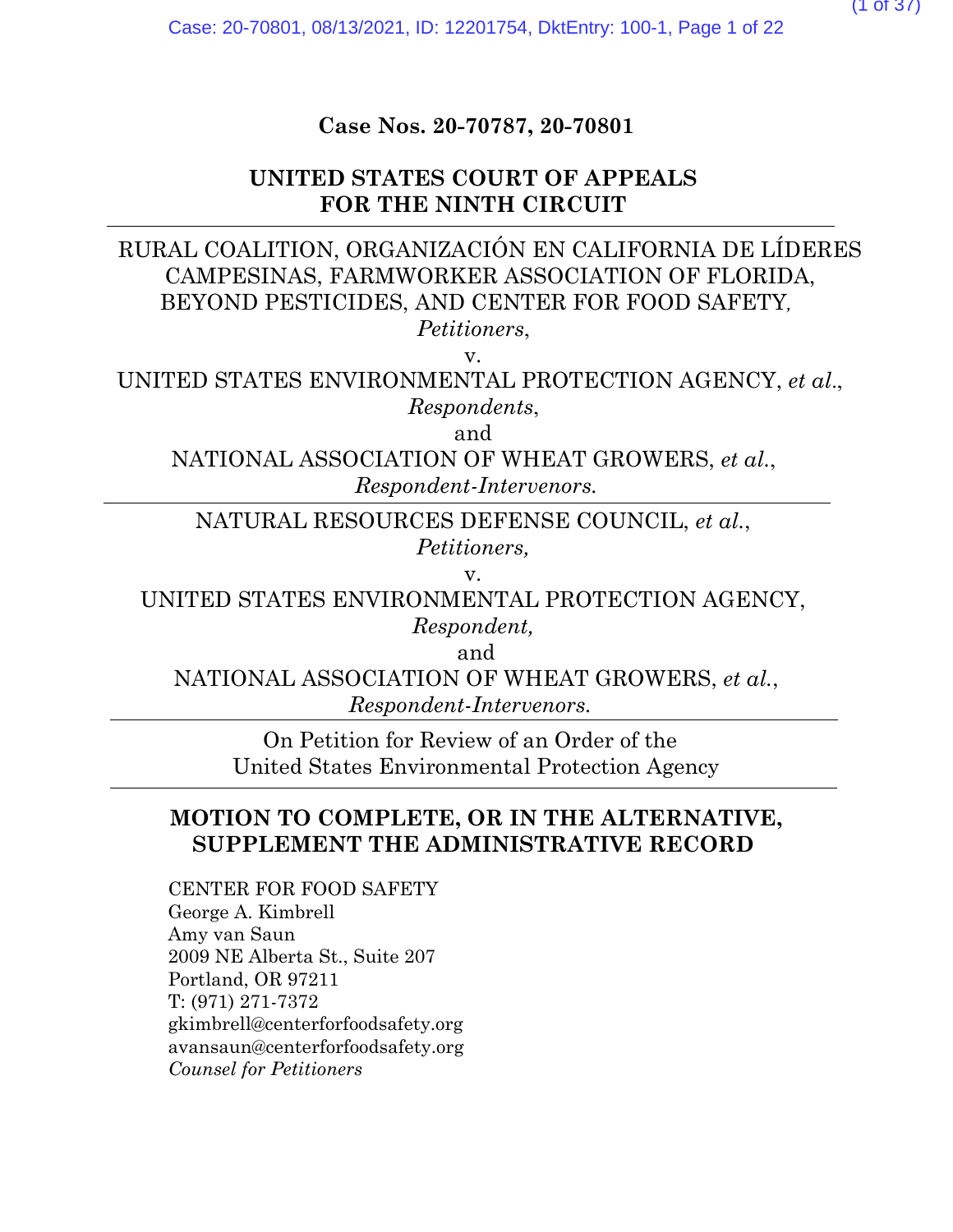# **CORPORATE DISCLOSURE STATEMENT**

Pursuant to Federal Rule of Appellate Procedure 26.1, Petitioners Rural Coalition, Organización en California de Líderes Campesinas, Farmworker Association of Florida, Beyond Pesticides, and Center for Food Safety certify that they have no parent corporations and that no publicly held corporation owns more than ten percent of the Petitioners.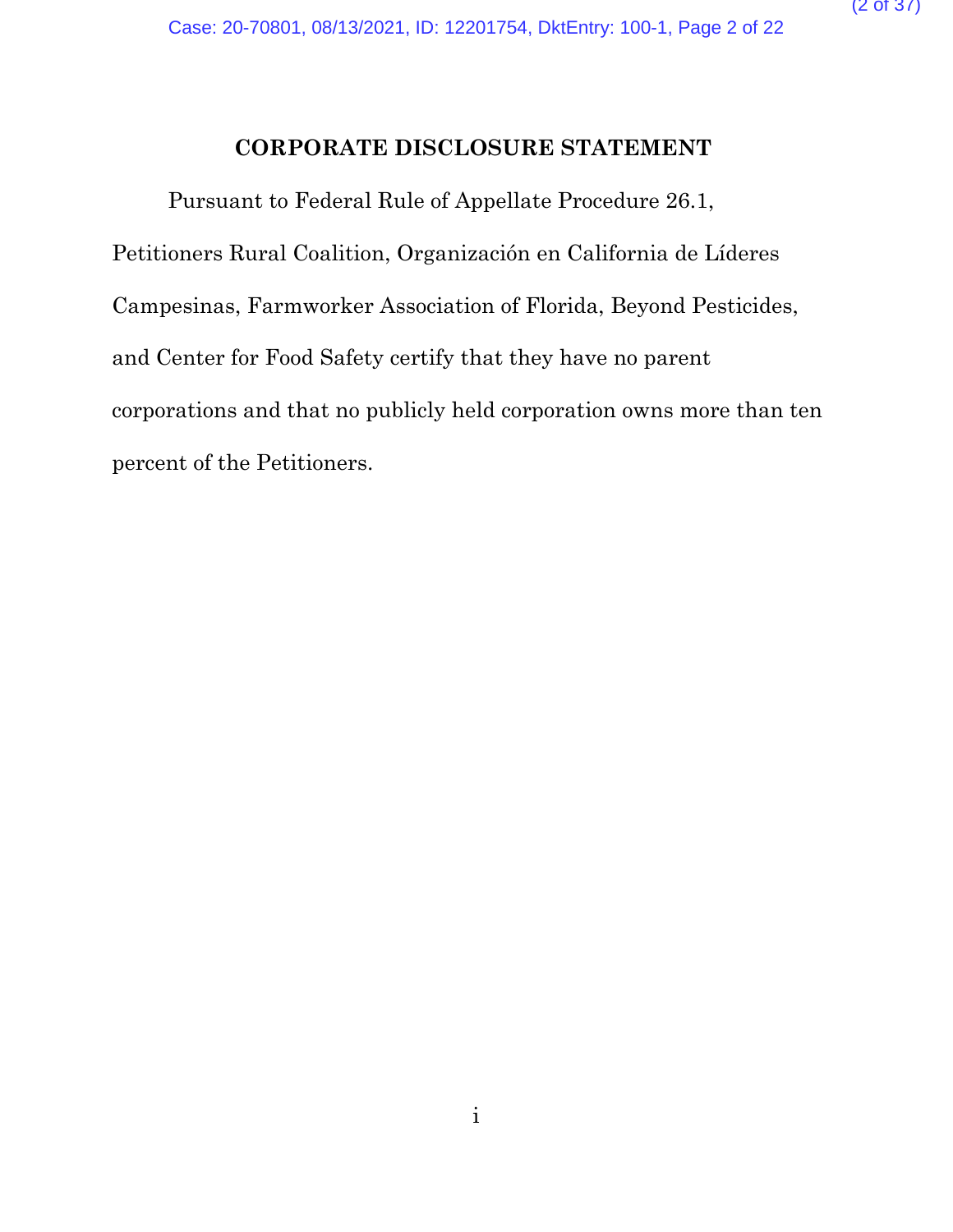# **TABLE OF CONTENTS**

| $\overline{L}$ | FEDERAL INSECTICIDE, FUNGICIDE, AND<br><b>RODENTICIDE</b>       |
|----------------|-----------------------------------------------------------------|
|                |                                                                 |
| $\Pi$ .        | <b>JUDICIAL REVIEW OF THE "WHOLE RECORD" 6</b>                  |
| III.           | <b>JUDICIAL REVIEW OF EXTRA-RECORD EVIDENCE 7</b>               |
|                |                                                                 |
| $\mathbf{I}$ . | THE ADMINISTRATIVE RECORD IS INCOMPLETE                         |
| II.            | IN THE ALTERNATIVE, SUPPLEMENTATION OF THE                      |
|                | Exception for Documents Relied on By Agency13<br>$\mathsf{A}$ . |
|                | <b>B.</b>                                                       |
|                |                                                                 |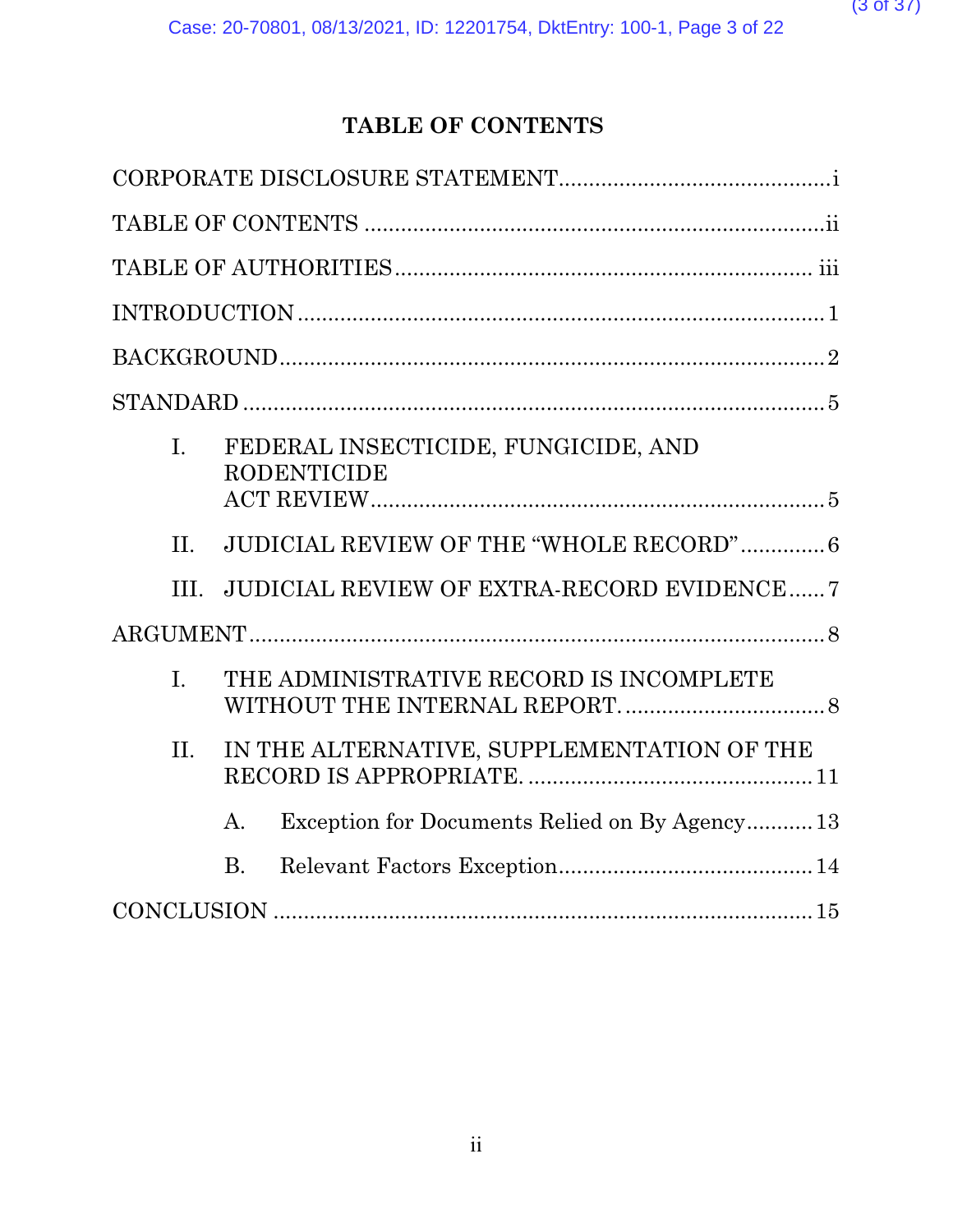$(4 \text{ of } 3)$ 

Case: 20-70801, 08/13/2021, ID: 12201754, DktEntry: 100-1, Page 4 of 22

# **TABLE OF AUTHORITIES**

# **Page(s)**

# **Federal Cases**

| Beverly Hills Unified Sch. Dist. v. Fed. Transit Admin.,<br>No. CV 18-716-GW(SSX), 2018 WL 5919218 (C.D. Cal. |  |
|---------------------------------------------------------------------------------------------------------------|--|
|                                                                                                               |  |
| Citizens to Preserve Overton Park, Inc. v. Volpe,                                                             |  |
| Humane Soc'y of U.S. v. Locke,                                                                                |  |
| Lands Council v. Powell,                                                                                      |  |
| Cal. ex rel. Lockyer v. U.S. Dep't of Agric.,<br>Nos. 05-cv-3508-EDL & 05-cv-4038-EDL, 2006 WL 708914         |  |
| McCrary v. Gutierrez,                                                                                         |  |
| Nat'l Ass'n of Home Builders v. Defenders of Wildlife,                                                        |  |
| Nat'l Fam. Farm Coal. v. EPA,                                                                                 |  |
| Nat'l Wildlife Fed'n v. Nat'l Marine Fisheries Serv.,<br>No. 3:01-cv-00640-SI, 2015 WL 423090 (D. Or. Feb. 2, |  |
| Pediatric & Fam. Med. Found. v. Azar,<br>No. 2:17-CV-00732-SJO-AS, 2019 WL 4390563 (C.D. Cal.                 |  |
|                                                                                                               |  |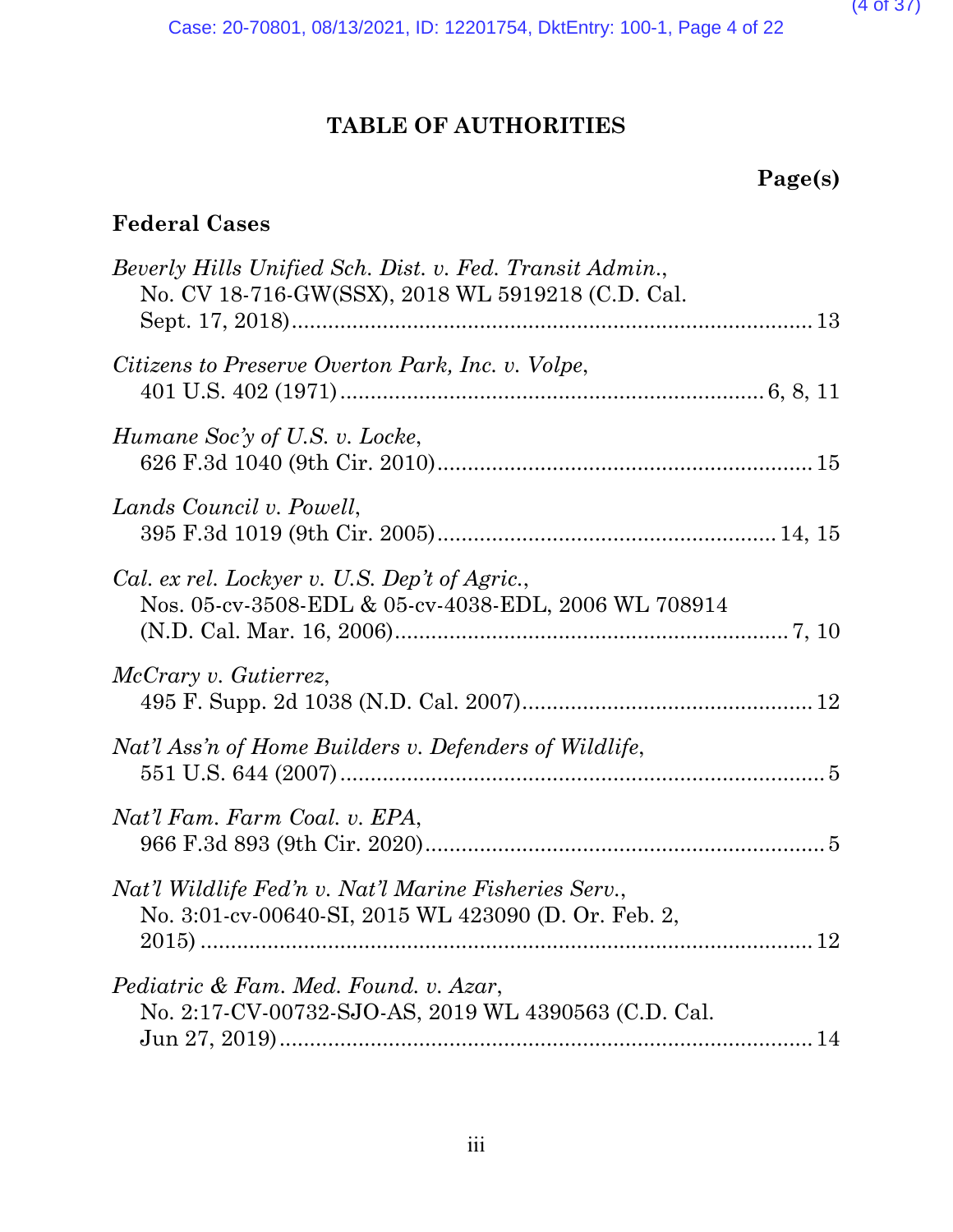# **Federal Cases (Cont'd) Page(s)**

| Pinnacle Armor, Inc. v. United States,                                            |
|-----------------------------------------------------------------------------------|
| Pollinator Stewardship Council v. EPA,                                            |
| Portland Audubon Soc'y v. Endangered Species Comm.,                               |
| Regents of Univ. of Cal. v. U.S. Dep't of Homeland Sec., No. C<br>17-05211 WHA,   |
| San Luis & Delta-Mendota Water Auth. v. Locke,                                    |
| Sierra Pacific Industries v. U.S. Dep't of Agric., No. CIV S-<br>11-1250 KJM EFB, |
| Sw. Ctr. for Biological Diversity v. U.S. Forest Serv.,                           |
| Thompson v. U.S. Dep't of Labor,                                                  |
| WildEarth Guardians v. Bernhardt,                                                 |
| WildEarth Guardians v. U.S. Forest Serv.,                                         |
| <b>Federal Statutes</b>                                                           |
| $7 U.S.C. \S 136n(b) \dots 5$                                                     |
| Regulations                                                                       |
| Interim Registration Review Decision (Jan. 22, 2020), 1-                          |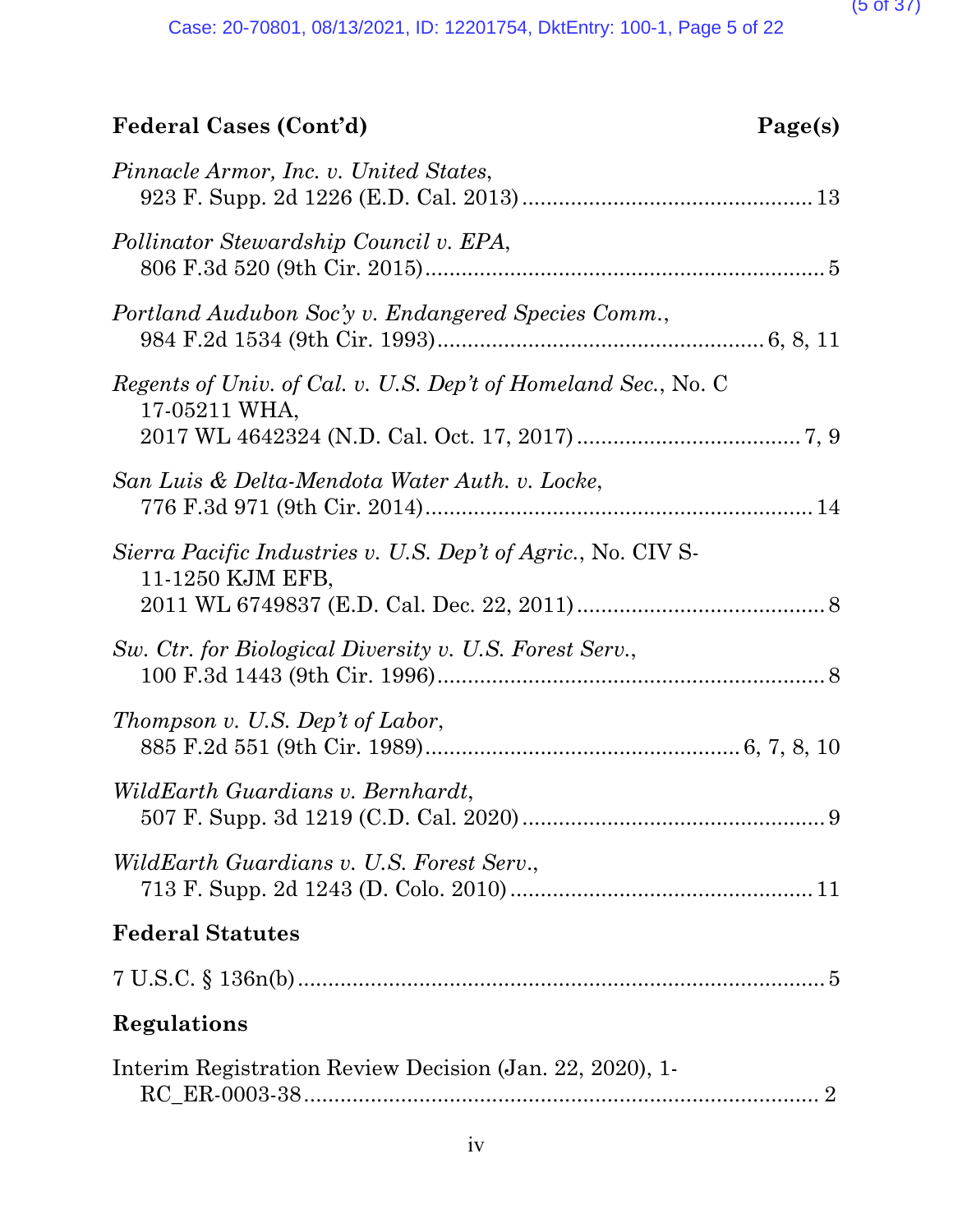## **INTRODUCTION**

Petitioners respectfully move the Court to complete the administrative record submitted by EPA with an internal report prepared by EPA staff scientists during the agency's interim registration review of glyphosate. In this report, scientists found suggestive evidence of the potential cancer risks of glyphosate, raising concerns about the health effects of glyphosate with agency decisionmakers. *See* Decl. Amy van Saun, Ex. A (filed concurrently).

Although this report was circulated internally and considered by agency decision-makers during the registration review process, EPA improperly omitted the report from the public rulemaking docket and records submitted to the Court. Petitioners only learned of the report after it was made public for the first time by a member of the press on June 30, 2021. *Id.*

Without the internal report, the incomplete record before the Court tells a false story that minimizes and conceals EPA's flawed decision to ignore the evidence of potential cancer risks. Because this report was before the agency when it made the challenged decision, the report is a necessary part of the whole administrative record and must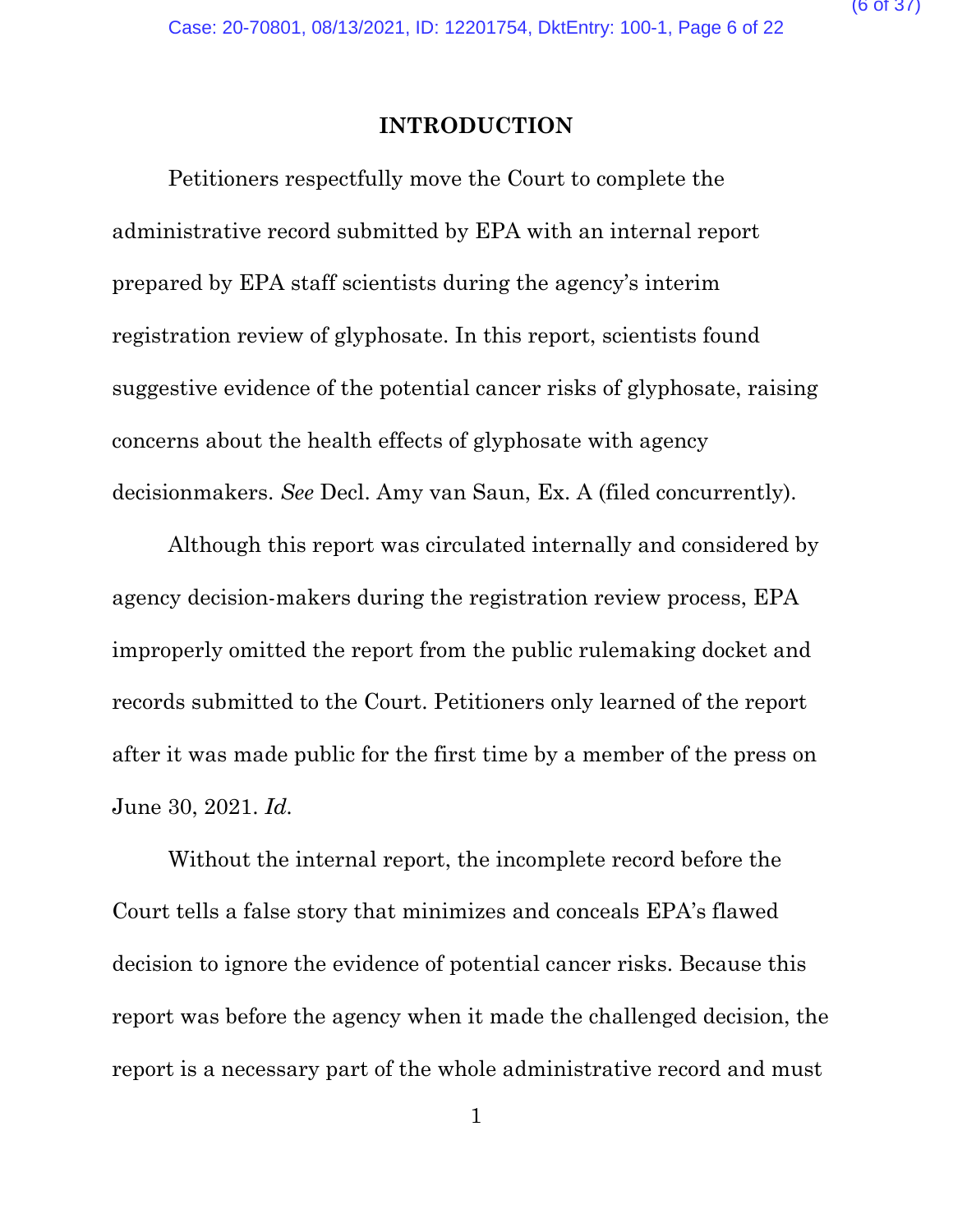be added to the administrative record to ensure effective judicial review of the agency's interim registration review decision. Alternatively, because the report meets multiple exceptions to the record rule, the Court should allow Petitioners to supplement the record.

# **BACKGROUND**

This petition concerns EPA's flawed decision to issue an interim registration review decision for glyphosate in January 2020, despite nearly three decades of research before the agency linking the herbicide to increased cancer risk. *See* Interim Registration Review Decision (Jan. 22, 2020), 1-RC\_ER-0003-38 (ECF 41-2). In 2009, EPA began review of the registration for glyphosate, an active ingredient found in hundreds of widely used herbicide products.

In 2016, during EPA's review process, staff scientists in EPA's Office of Research and Development (ORD) prepared an internal agency report assessing several studies, dating from 1986 to 2013, associating glyphosate exposure with increased risk of developing non-Hodgkin lymphoma. *See* van Saun Decl., Ex. A. In this report, EPA staff scientists concluded there was "suggestive evidence" of glyphosate's carcinogenic potential. *Id.* at 9. This descriptor is appropriate "when the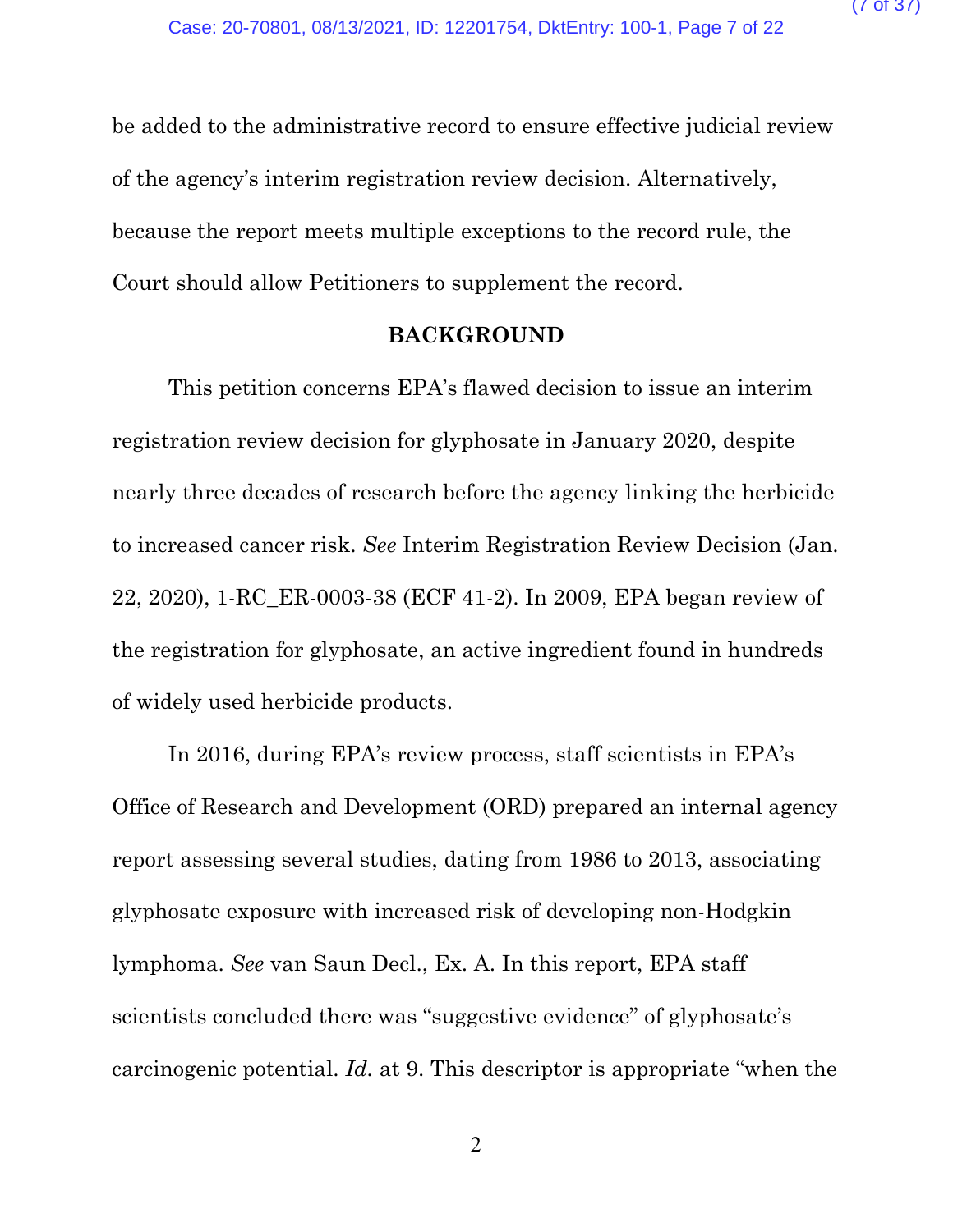weight of evidence is suggestive of carcinogenicity" and "a concern for potential carcinogenic effects in humans is raised." *Id.* Moreover, EPA staff scientists conducted their own "standard inverse variance weighted meta-analysis" of five studies, *id.* at 2, which "controlled for exposures to other pesticides results," and found "a 1.3-fold increase in risk." *Id.* at 9.

However, in 2016 and 2017, EPA published two reports that directly contradicted the findings in the concealed internal report. *See*  Revised Glyphosate Issue Paper: Evaluation of Carcinogenic Potential (Dec. 12, 2017), 1-SER-0028, 171 (ECF 68-2) ("In epidemiological studies, there was no evidence of an association between glyphosate exposure and numerous cancer outcomes; however, due to conflicting results and various limitations identified in studies investigating NHL, a conclusion regarding the association between glyphosate exposure and risk of NHL cannot be determined based on the available data.").

Despite the internal report's relevance and importance to the agency's evaluation of the health risks and interim registration of glyphosate, EPA omitted the report from the public rulemaking docket. Although the subsequent reports considered the same studies, the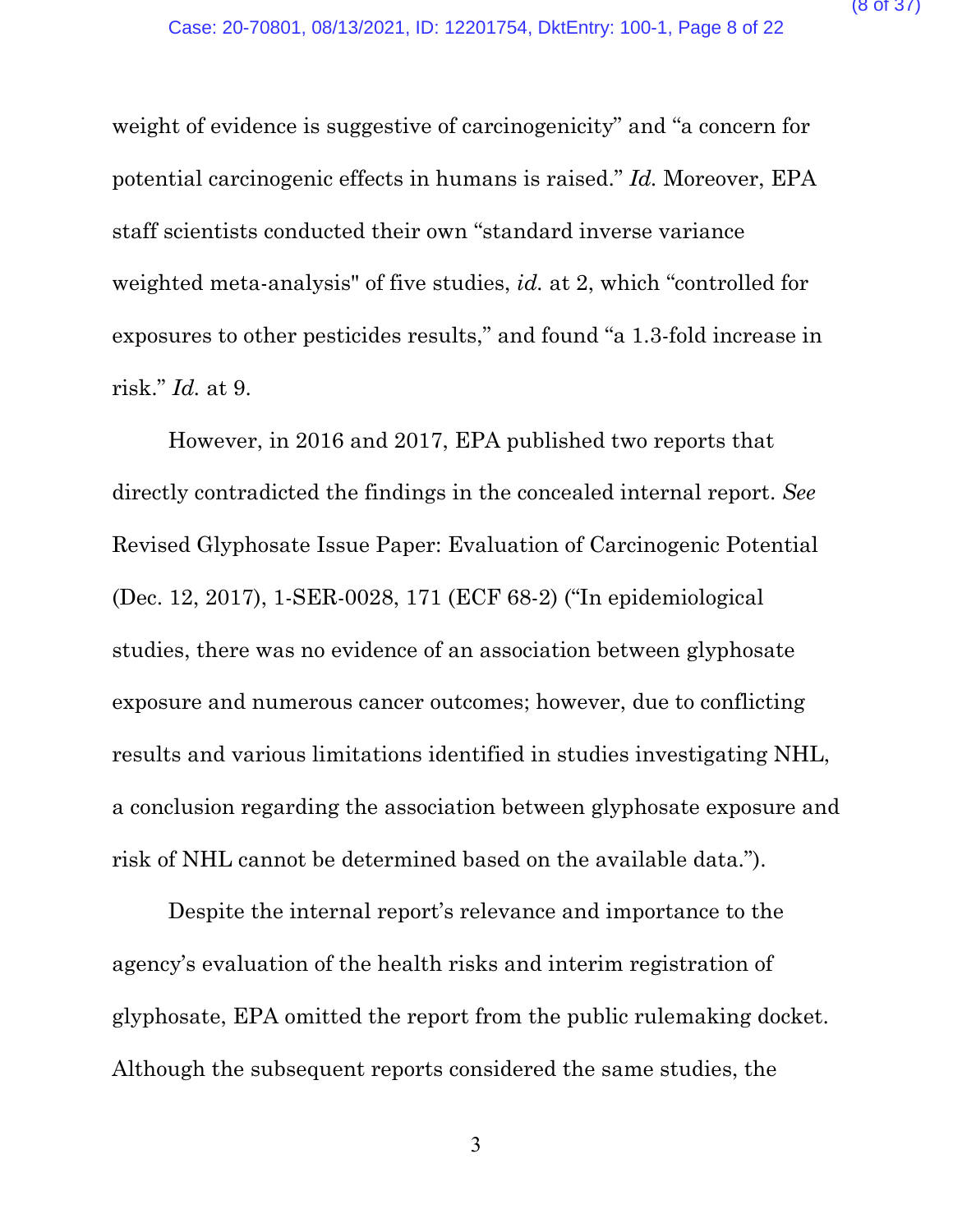subsequent reports concluded that the available evidence did not show any cancer risk to humans, and glyphosate is not carcinogenic to humans. *See id*.; *see also* van Saun Decl., Ex. A. EPA did not disclose that the agency's own ORD staff scientists previously assessed the same studies and found suggestive evidence of potential cancer risk. Nor did EPA provide any information to explain what caused the agency to dramatically change its assessment of the science.

In early 2020, in its interim registration decision, EPA finalized its human health risk assessment, concluding there are no health risks of concern. Petitioners' consolidated petitions for review challenging EPA's interim registration are pending before this Court.

On June 29, 2020, EPA filed certified indices of the administrative records for the agency's interim registration decision. *See* Certified Index of Admin. R. (ECF 23-1). However, the administrative record produced by EPA failed to include the 2016 ORD internal report. *Id.* 

On August 12, 2021, Petitioners informed Petitioner NRDC, Respondents, and Respondents-Intervenors that the Initial Certified Records were incomplete, and Petitioners intended to file a motion to complete the record. EPA and Intervenor-Defendants both reserve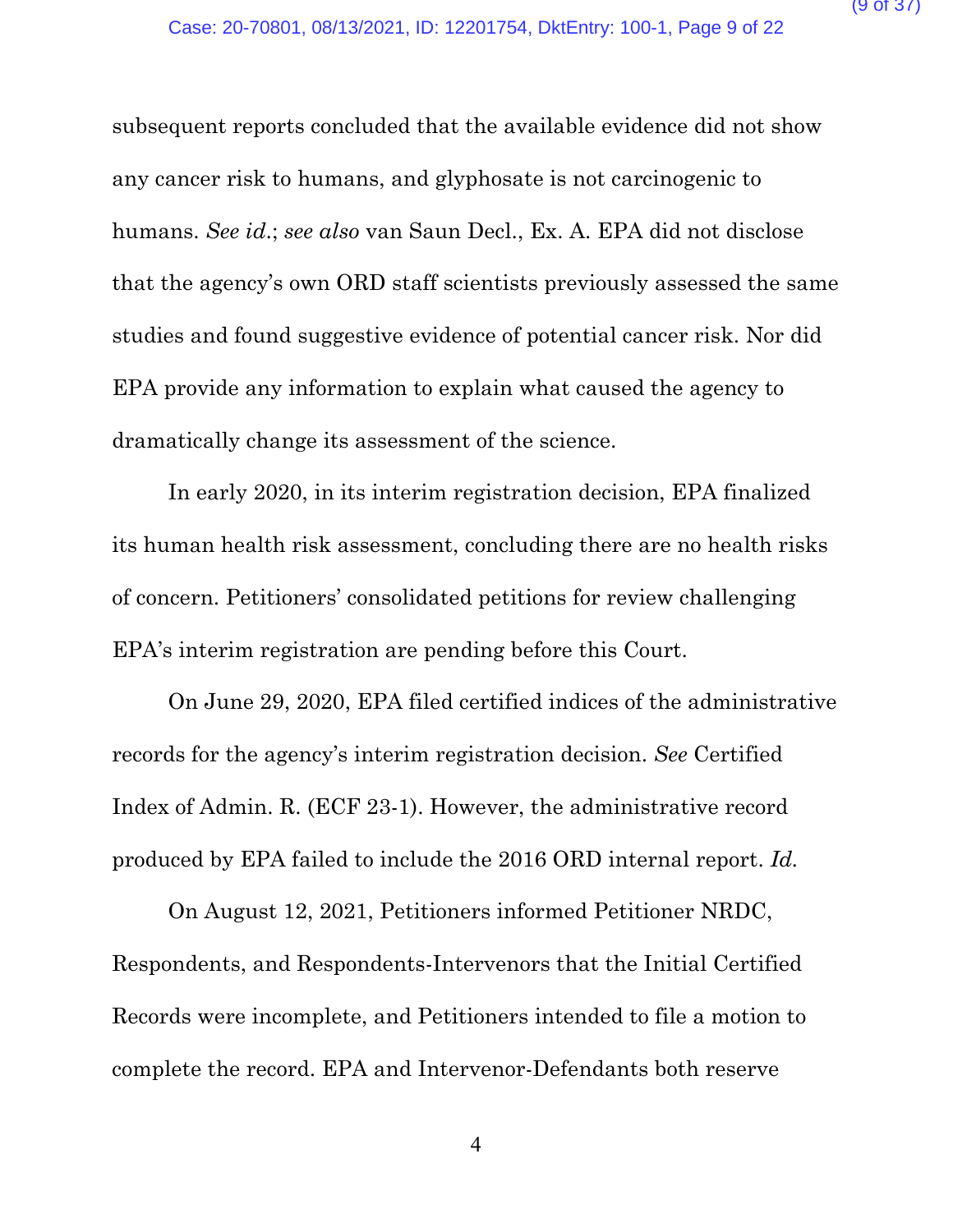taking a position until they have an opportunity to review the motion. Petitioner NRDC does not oppose the motion.

**STANDARD**

# **I. FEDERAL INSECTICIDE, FUNGICIDE, AND RODENTICIDE ACT REVIEW**

Courts uphold a pesticide registration decision only if it is "supported by substantial evidence when considered on the record as a *whole*." 7 U.S.C. § 136n(b) (emphasis added); *see also Nat'l Fam. Farm Coal. v. EPA*, 966 F.3d 893, 914 (9th Cir. 2020); *Pollinator Stewardship Council v. EPA*, 806 F.3d 520, 528 (9th Cir. 2015). FIFRA's standard "affords an agency less deference than the arbitrary and capricious standard." *Pollinator Stewardship*, 806 F.3d. at 533 (Smith, J., concurring). Under the "arbitrary and capricious" standard, a court can vacate an agency's decision if the agency has "relied on factors which Congress had not intended it to consider, entirely failed to consider an important aspect of the problem, offered an explanation for its decision that runs counter to the evidence before the agency, or is so implausible that it could not be ascribed to a different view or the product of agency expertise." *Nat'l Ass'n of Home Builders v. Defenders of Wildlife*, 551 U.S. 644, 658 (2007) (citation omitted).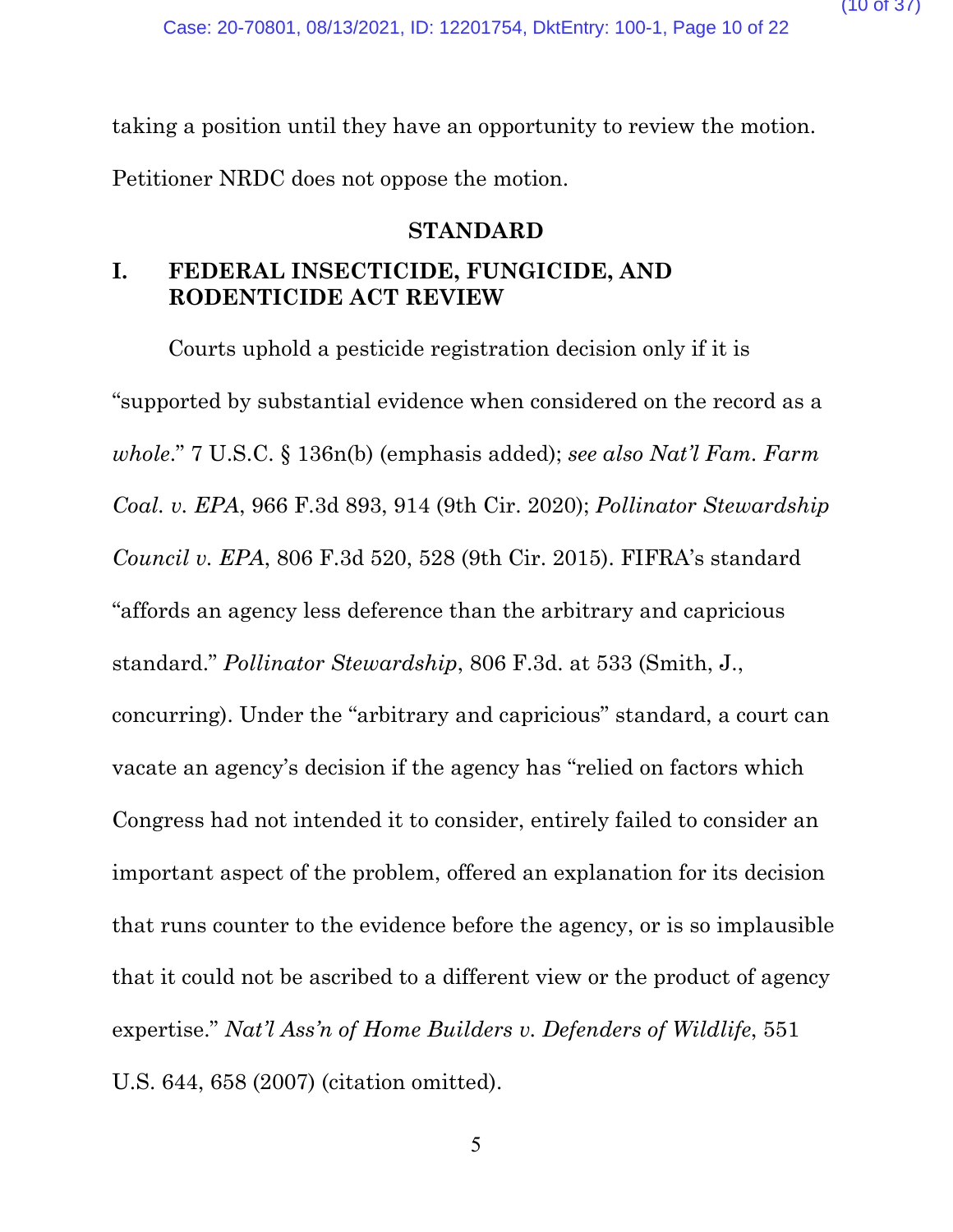If EPA failed to assess critical aspects of glyphosate's impacts, its decision is both not supported by substantial evidence and is arbitrary and capricious. *See* Pet'rs Rural Coal. Opening Br. 27-28 (ECF 48).

## **II. JUDICIAL REVIEW OF THE "WHOLE RECORD"**

The "whole" administrative record "consists of all documents and materials directly or *indirectly* considered by agency decision-makers, and includes evidence contrary to the agency's position." *[Thompson](https://1.next.westlaw.com/Link/Document/FullText?findType=Y&serNum=1989128609&pubNum=0000350&originatingDoc=I65848920405311ebbe20d81a53907f9d&refType=RP&fi=co_pp_sp_350_555&originationContext=document&transitionType=DocumentItem&ppcid=ccec16cf81804a8fa6cbcaee748b5505&contextData=(sc.Search)#co_pp_sp_350_555) v. [U.S. Dep't of Labor](https://1.next.westlaw.com/Link/Document/FullText?findType=Y&serNum=1989128609&pubNum=0000350&originatingDoc=I65848920405311ebbe20d81a53907f9d&refType=RP&fi=co_pp_sp_350_555&originationContext=document&transitionType=DocumentItem&ppcid=ccec16cf81804a8fa6cbcaee748b5505&contextData=(sc.Search)#co_pp_sp_350_555)*, 885 F.2d 551, 555 (9th Cir. 1989) (citation omitted); *see also Citizens to Preserve Overton Park, Inc. v. Volpe*, 401 U.S. 402, 420 (1971) (courts must review "the full administrative record that was before the [agency] at the time [it] made [the] decision"); *[Portland](https://1.next.westlaw.com/Link/Document/FullText?findType=Y&serNum=1993045399&pubNum=0000350&originatingDoc=Id5003710d6d511e9b449da4f1cc0e662&refType=RP&fi=co_pp_sp_350_1548&originationContext=document&transitionType=DocumentItem&ppcid=8d4b0f79de1c4ab586eb152f5d43a7d4&contextData=(sc.Keycite)#co_pp_sp_350_1548)  Audubon Soc'y [v. Endangered Species Comm.](https://1.next.westlaw.com/Link/Document/FullText?findType=Y&serNum=1993045399&pubNum=0000350&originatingDoc=Id5003710d6d511e9b449da4f1cc0e662&refType=RP&fi=co_pp_sp_350_1548&originationContext=document&transitionType=DocumentItem&ppcid=8d4b0f79de1c4ab586eb152f5d43a7d4&contextData=(sc.Keycite)#co_pp_sp_350_1548)*, 984 F.2d 1534, 1548 (9th [Cir. 1993\)](https://1.next.westlaw.com/Link/Document/FullText?findType=Y&serNum=1993045399&pubNum=0000350&originatingDoc=Id5003710d6d511e9b449da4f1cc0e662&refType=RP&fi=co_pp_sp_350_1548&originationContext=document&transitionType=DocumentItem&ppcid=8d4b0f79de1c4ab586eb152f5d43a7d4&contextData=(sc.Keycite)#co_pp_sp_350_1548) ("'The whole record' includes everything that was before the agency pertaining to the merits of its decision.").[1](#page-17-0)

This includes documents that "passed before the eyes of the final agency decision maker as well as those considered and relied upon by

<sup>&</sup>lt;sup>1</sup> Although these cases interpret the APA's "whole record" requirement, they are relevant here because the FIFRA "whole record" requirement is analogous. This is a basic principle of administrative law. Petitioners have searched and found no case law interpreting the FIFRA "whole record" requirement separately from the APA.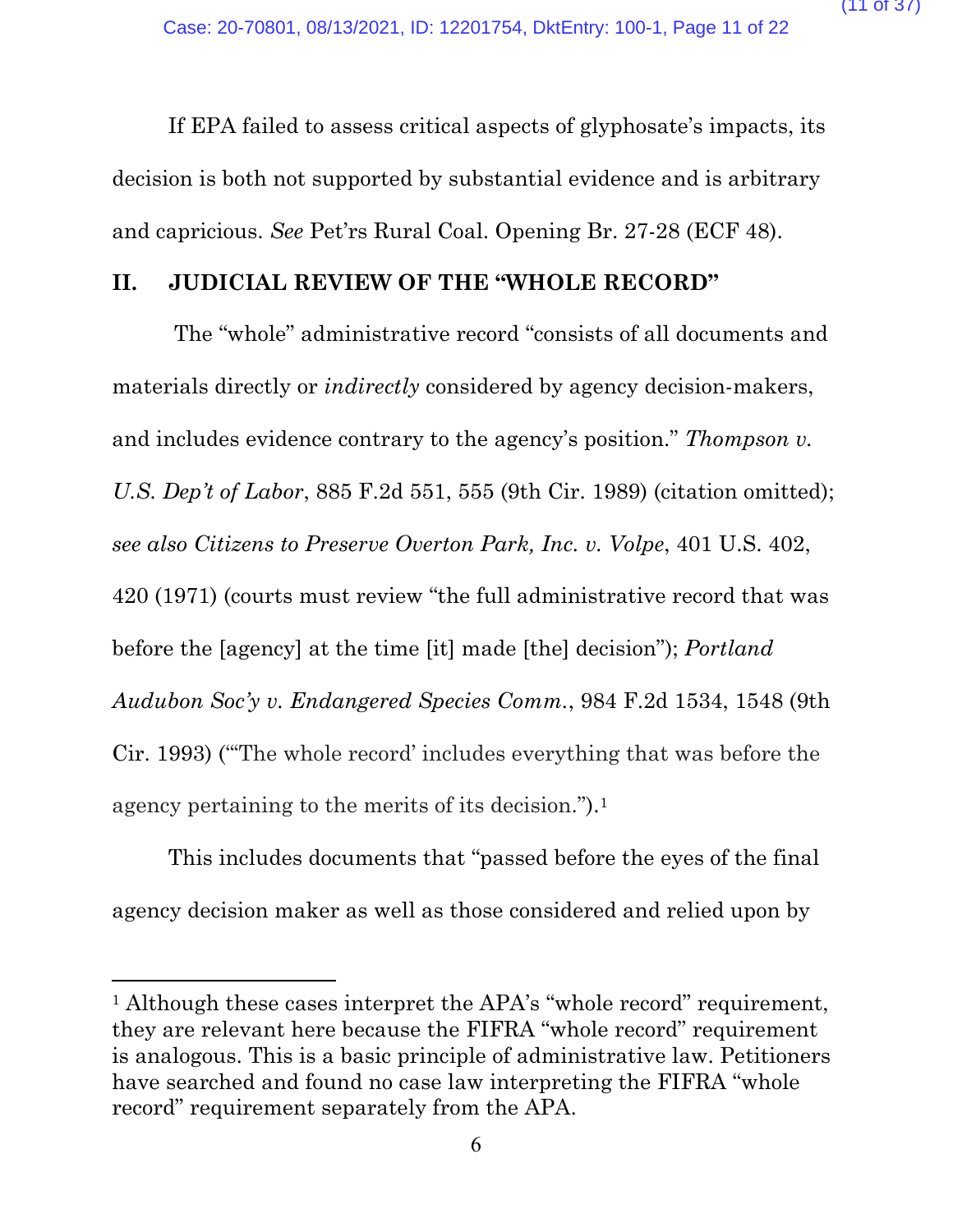subordinates who provided recommendations." *[Regents of Univ. of Cal.](https://1.next.westlaw.com/Link/Document/FullText?findType=Y&serNum=2042900743&pubNum=0000999&originatingDoc=I65848920405311ebbe20d81a53907f9d&refType=RP&originationContext=document&transitionType=DocumentItem&ppcid=ccec16cf81804a8fa6cbcaee748b5505&contextData=(sc.Search))  v. U.S. Dep't of Homeland Sec.*[, No. C 17-05211 WHA, 2017 WL](https://1.next.westlaw.com/Link/Document/FullText?findType=Y&serNum=2042900743&pubNum=0000999&originatingDoc=I65848920405311ebbe20d81a53907f9d&refType=RP&originationContext=document&transitionType=DocumentItem&ppcid=ccec16cf81804a8fa6cbcaee748b5505&contextData=(sc.Search))  [4642324, at \\*2 \(N.D. Cal. Oct. 17, 2017\)](https://1.next.westlaw.com/Link/Document/FullText?findType=Y&serNum=2042900743&pubNum=0000999&originatingDoc=I65848920405311ebbe20d81a53907f9d&refType=RP&originationContext=document&transitionType=DocumentItem&ppcid=ccec16cf81804a8fa6cbcaee748b5505&contextData=(sc.Search)) (citations omitted). An agency may not exclude information it considered on the grounds that it did not rely on it. *See Cal. ex rel. Lockyer v. U.S. Dep't of Agric.*, Nos. 05-cv-3508-EDL & 05-cv-4038-EDL, 2006 WL 708914, at \*2 (N.D. Cal. Mar. 16, 2006). Nor can an agency cherry-pick information that supports a decision and fail to reveal information that contradicts it. *See [Thompson](https://1.next.westlaw.com/Link/Document/FullText?findType=Y&serNum=1989128609&pubNum=0000350&originatingDoc=I65848920405311ebbe20d81a53907f9d&refType=RP&fi=co_pp_sp_350_555&originationContext=document&transitionType=DocumentItem&ppcid=ccec16cf81804a8fa6cbcaee748b5505&contextData=(sc.Search)#co_pp_sp_350_555)*[, 885 F.2d at 555.](https://1.next.westlaw.com/Link/Document/FullText?findType=Y&serNum=1989128609&pubNum=0000350&originatingDoc=I65848920405311ebbe20d81a53907f9d&refType=RP&fi=co_pp_sp_350_555&originationContext=document&transitionType=DocumentItem&ppcid=ccec16cf81804a8fa6cbcaee748b5505&contextData=(sc.Search)#co_pp_sp_350_555)

The "whole administrative record" is "not necessarily those documents that the *agency* has compiled and submitted as 'the' administrative record." *Id.* (citation omitted). If an agency fails to submit a "whole" administrative record, courts may grant a motion to complete the administrative record before the court to ensure effective judicial review of the agency's decision.

## **III. JUDICIAL REVIEW OF EXTRA-RECORD EVIDENCE**

In addition to completing the administrative record, courts may grant a motion to supplement the administrative record with "extrarecord evidence" when (1) supplementation is necessary to determine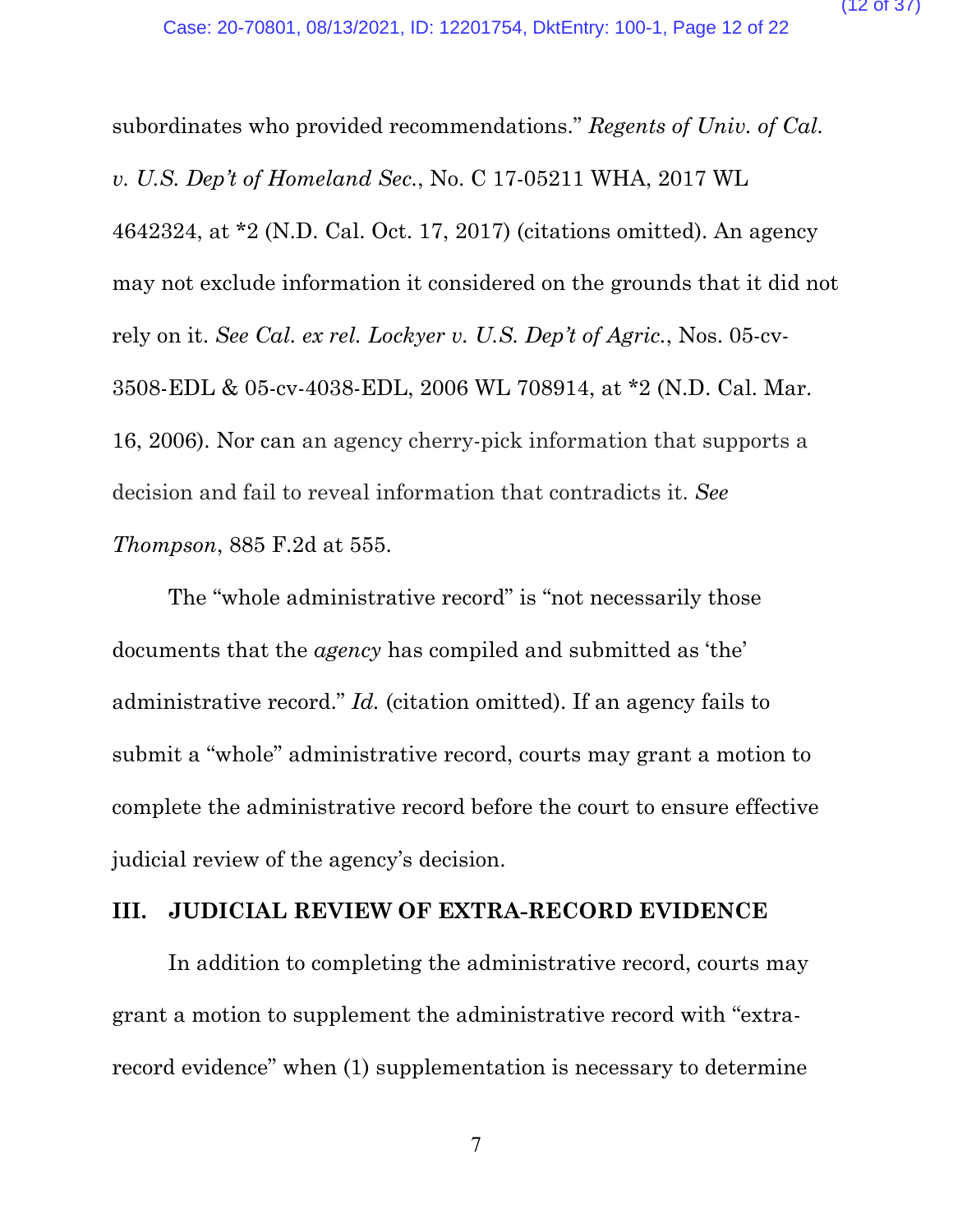"whether the agency has considered all relevant factors and has explained its decision;" (2) "the agency has relied on documents not in the record;" (3) supplementation is necessary is "necessary to explain technical terms or complex subject matter;" or (4) "when plaintiffs make a showing of agency bad faith." *Sw. Ctr. [for Biological Diversity v. U.S.](https://1.next.westlaw.com/Link/Document/FullText?findType=Y&serNum=1996257427&pubNum=0000506&originatingDoc=I5e10c3ab79ec11d99c4dbb2f0352441d&refType=RP&fi=co_pp_sp_506_1450&originationContext=document&transitionType=DocumentItem&ppcid=ead81df0784342b6a9984f9543dcac6a&contextData=(sc.DocLink)#co_pp_sp_506_1450)  Forest Serv.,* [100 F.3d 1443, 1450](https://1.next.westlaw.com/Link/Document/FullText?findType=Y&serNum=1996257427&pubNum=0000506&originatingDoc=I5e10c3ab79ec11d99c4dbb2f0352441d&refType=RP&fi=co_pp_sp_506_1450&originationContext=document&transitionType=DocumentItem&ppcid=ead81df0784342b6a9984f9543dcac6a&contextData=(sc.DocLink)#co_pp_sp_506_1450) (9th Cir. 1996) (citations omitted).

## **ARGUMENT**

# **I. THE ADMINISTRATIVE RECORD IS INCOMPLETE WITHOUT THE INTERNAL REPORT.**

EPA unlawfully omitted the internal report that found suggestive evidence of potential cancer risk associated with glyphosate exposure. This report was part of the "whole record" before the agency when it made the interim registration decision. *See [Thompson](https://1.next.westlaw.com/Link/Document/FullText?findType=Y&serNum=1989128609&pubNum=0000350&originatingDoc=I65848920405311ebbe20d81a53907f9d&refType=RP&fi=co_pp_sp_350_555&originationContext=document&transitionType=DocumentItem&ppcid=ccec16cf81804a8fa6cbcaee748b5505&contextData=(sc.Search)#co_pp_sp_350_555)*[, 885 F.2d at 555;](https://1.next.westlaw.com/Link/Document/FullText?findType=Y&serNum=1989128609&pubNum=0000350&originatingDoc=I65848920405311ebbe20d81a53907f9d&refType=RP&fi=co_pp_sp_350_555&originationContext=document&transitionType=DocumentItem&ppcid=ccec16cf81804a8fa6cbcaee748b5505&contextData=(sc.Search)#co_pp_sp_350_555) *Overton Park*, *401* U.S. at 420; *Portland Audubon,* 984 F.2d at 1548. Courts have held that records are "considered" when they "address the subject matter at issue" and "were before the decision-making agency." *[Sierra Pacific Industries v. U.S. Dep't of Agric.](https://1.next.westlaw.com/Link/Document/FullText?findType=Y&serNum=2026760128&pubNum=0000999&originatingDoc=I762d6430e7a011e8a99cca37ea0f7dc8&refType=RP&originationContext=document&transitionType=DocumentItem&ppcid=a515c8ef631d43aeba90dd7f766ea41f&contextData=(sc.Keycite))*, No. CIV S-11[-1250 KJM](https://1.next.westlaw.com/Link/Document/FullText?findType=Y&serNum=2026760128&pubNum=0000999&originatingDoc=I762d6430e7a011e8a99cca37ea0f7dc8&refType=RP&originationContext=document&transitionType=DocumentItem&ppcid=a515c8ef631d43aeba90dd7f766ea41f&contextData=(sc.Keycite))  [EFB, 2011 WL 6749837, at \\*2 \(E.D. Cal. Dec. 22, 2011\).](https://1.next.westlaw.com/Link/Document/FullText?findType=Y&serNum=2026760128&pubNum=0000999&originatingDoc=I762d6430e7a011e8a99cca37ea0f7dc8&refType=RP&originationContext=document&transitionType=DocumentItem&ppcid=a515c8ef631d43aeba90dd7f766ea41f&contextData=(sc.Keycite))

The internal report was part of the "whole record" because it was circulated within the agency during the review process, and it was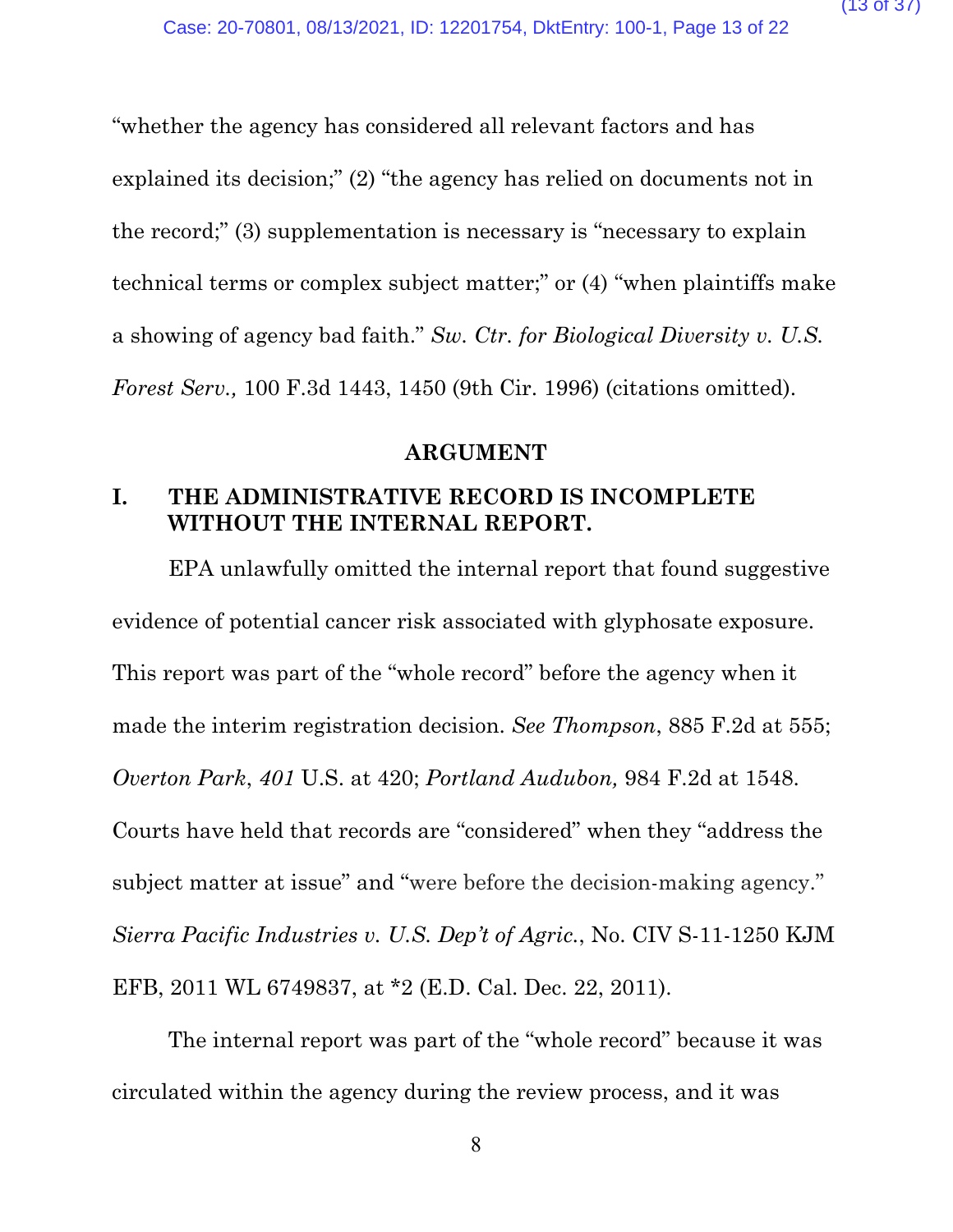directly relevant to the agency's decision. As confirmed by an agency spokesperson, the report was prepared by EPA staff scientists in 2016 to facilitate the agency's ongoing review of the carcinogenic potential of glyphosate. *See* van Saun Decl. ¶ 2 (citing Lerner, *The Department of Yes: How Pesticide Companies Corrupted the EPA & Poisoned America,* THE INTERCEPT (Jun. 30, 2021), https://theintercept.com/2021/06/30/epapesticides-exposure-opp).

Moreover, the internal report was considered by agency decisionmakers. EPA staff directly considered the report and underlying studies to prepare subsequent recommendations and conclusions regarding the health impacts of glyphosate, including the agency's subsequently published evaluations of carcinogenic potential. *Id.*; *see*, *e.g.*, *WildEarth Guardians v. Bernhardt*, 507 F. Supp. 3d 1219, 1224 (C.D. Cal. 2020) (holding that materials were "considered" because they "passed before the eyes of agency team members" and "concern[ed] [relevant] matters"); *Regents of Univ. of Cal.*, 2017 WL 4642324, at \*2 (holding that a "whole record" includes documents "considered and relied upon by subordinates who provided recommendations" to decisionmakers). This is especially clear because EPA's Revised Issue Paper for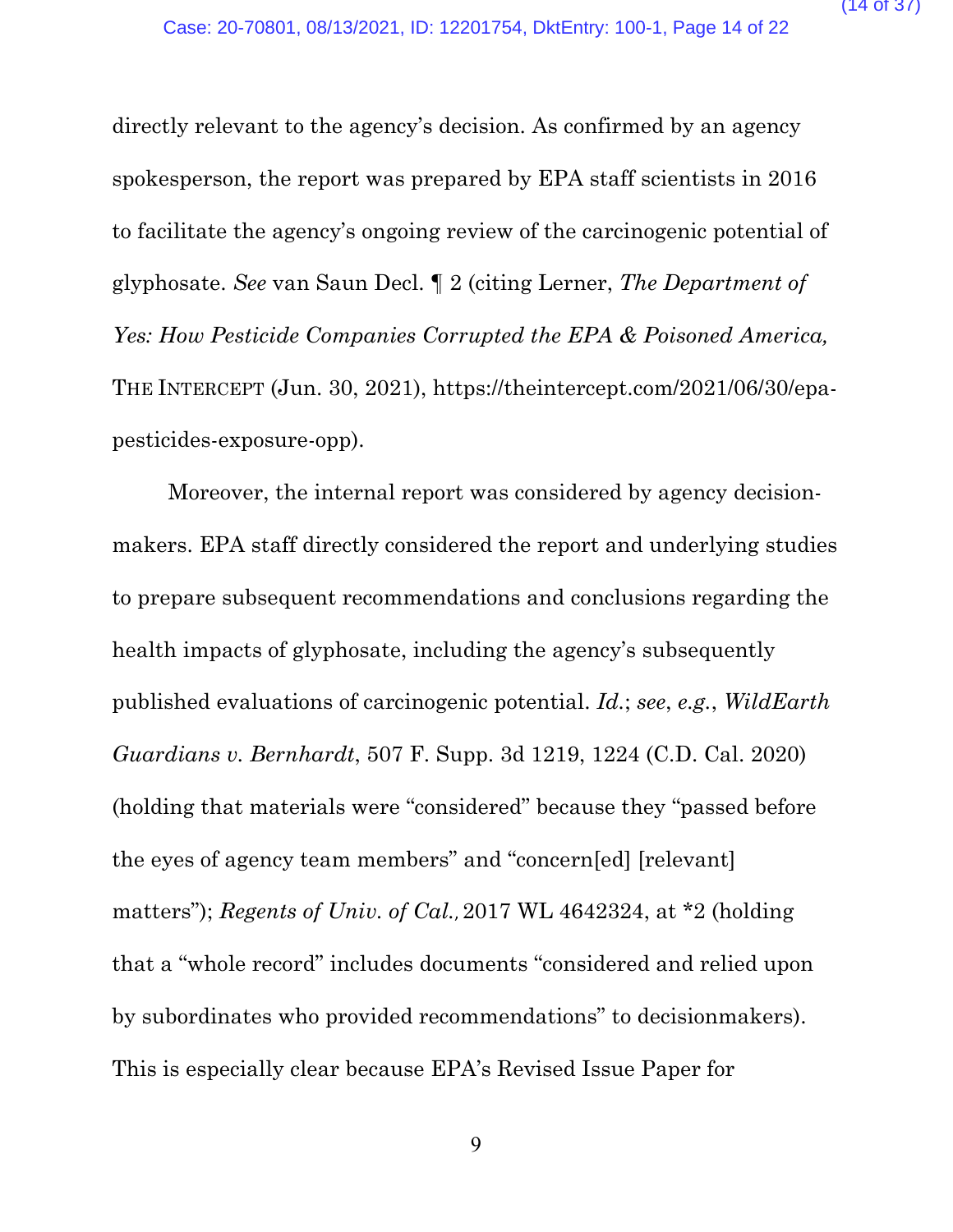glyphosate's cancer potential used some of the same language from the internal report, cut and pasted, but changed the conclusion. *Compare*  van Saun Decl., Ex. A at 4-5 (describing Eriksson (2008)) *with* 1-SER-092 (describing same). Therefore, because EPA scientists and other staff relied on the internal report during the decision-making process, the report was, at a minimum, indirectly considered by decisionmakers.

EPA cannot omit the internal report from the record because the agency decided to disregard its conclusions about the evidence for NHL risk from of glyphosate. Even if the agency's final decision relied entirely on the agency's subsequent evaluations, which concluded that glyphosate was *not* carcinogenic to humans, the earlier findings of suggestive evidence were considered by the agency and thus part of the "whole record." *See Cal. ex rel. Lockyer*, 2006 WL 708914, at \*2. Likewise, EPA cannot omit the internal report from the record because it contradicts the agency's subsequent decision to classify glyphosate as "not likely to cause cancer" or its determination of "no health risks" in its final human health risk assessment. Courts have long held that the "whole record" includes "evidence contrary to the agency's position." *[Thompson](https://1.next.westlaw.com/Link/Document/FullText?findType=Y&serNum=1989128609&pubNum=0000350&originatingDoc=I65848920405311ebbe20d81a53907f9d&refType=RP&fi=co_pp_sp_350_555&originationContext=document&transitionType=DocumentItem&ppcid=ccec16cf81804a8fa6cbcaee748b5505&contextData=(sc.Search)#co_pp_sp_350_555)*[, 885 F.2d at 555.](https://1.next.westlaw.com/Link/Document/FullText?findType=Y&serNum=1989128609&pubNum=0000350&originatingDoc=I65848920405311ebbe20d81a53907f9d&refType=RP&fi=co_pp_sp_350_555&originationContext=document&transitionType=DocumentItem&ppcid=ccec16cf81804a8fa6cbcaee748b5505&contextData=(sc.Search)#co_pp_sp_350_555)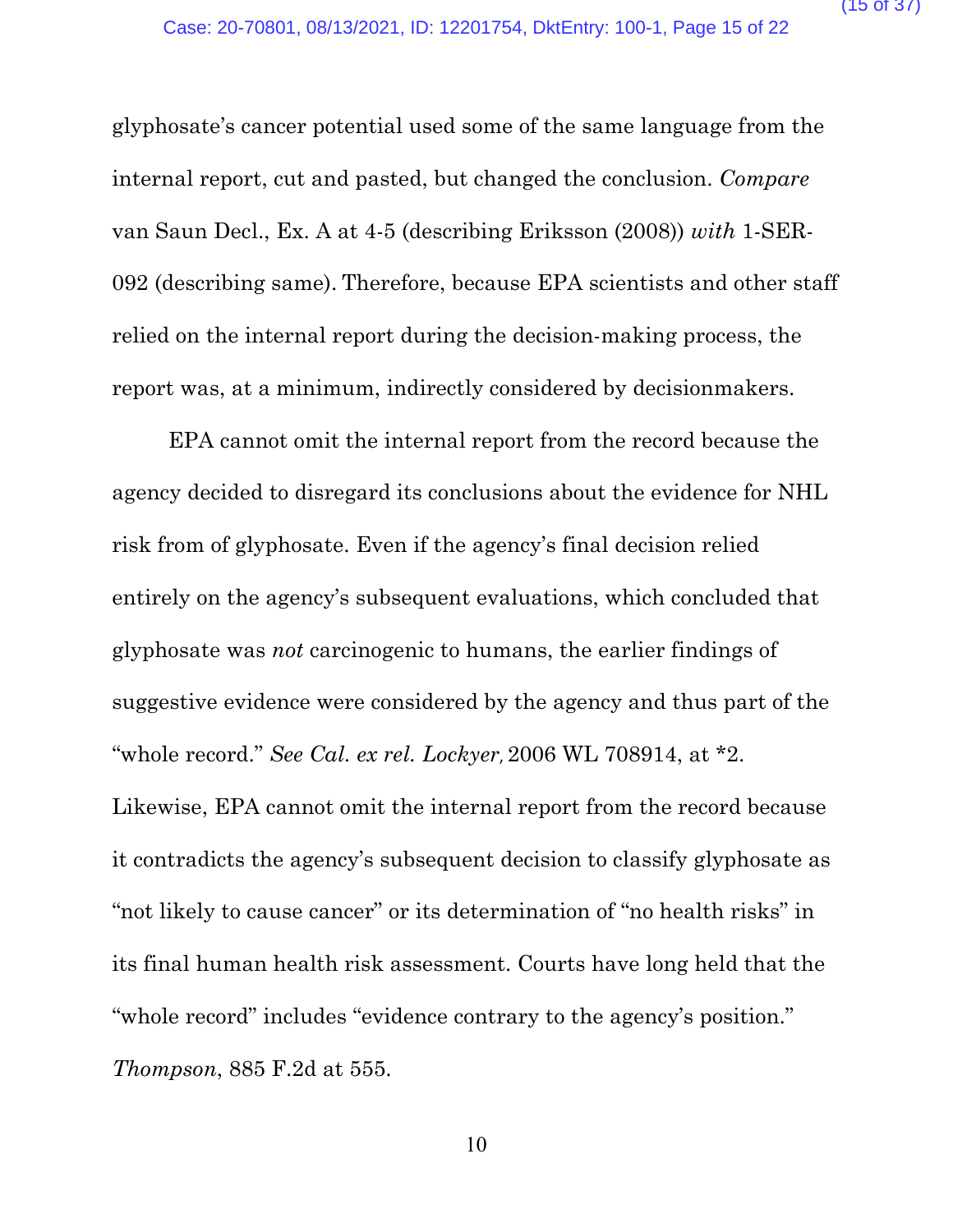Accordingly, the internal report was part of the "whole

administrative record" on which the agency based its decision. Without the internal report, the record produced by EPA is not a "whole" record and "must be viewed as a fictional account of the actual decisionmaking process." *Portland Audubon*, 984 F.2d at 1548 (citation omitted). Thus, Petitioners respectfully request this Court complete the record with the internal report.

# **II. IN THE ALTERNATIVE, SUPPLEMENTATION OF THE RECORD IS APPROPRIATE.**

As discussed above, the internal report was part of the "whole record" because it was before the agency when it made its decision and considered by decisionmakers during the agency's review process. However, if the Court concludes that report was not properly part of the record, Petitioners seek to supplement the record.

Completion and supplementation are different standards. *See, e.g.*, *WildEarth Guardians v. U.S. Forest Serv*., 713 F. Supp. 2d 1243, 1252 & n.5 (D. Colo. 2010). With regards to supplementation, review of agency action authorizes courts to look beyond the administrative record in some instances. *See, e.g.*, *Overton Park*, 401 U.S. at 415, 420 ("[I]t may be necessary for the District Court to require some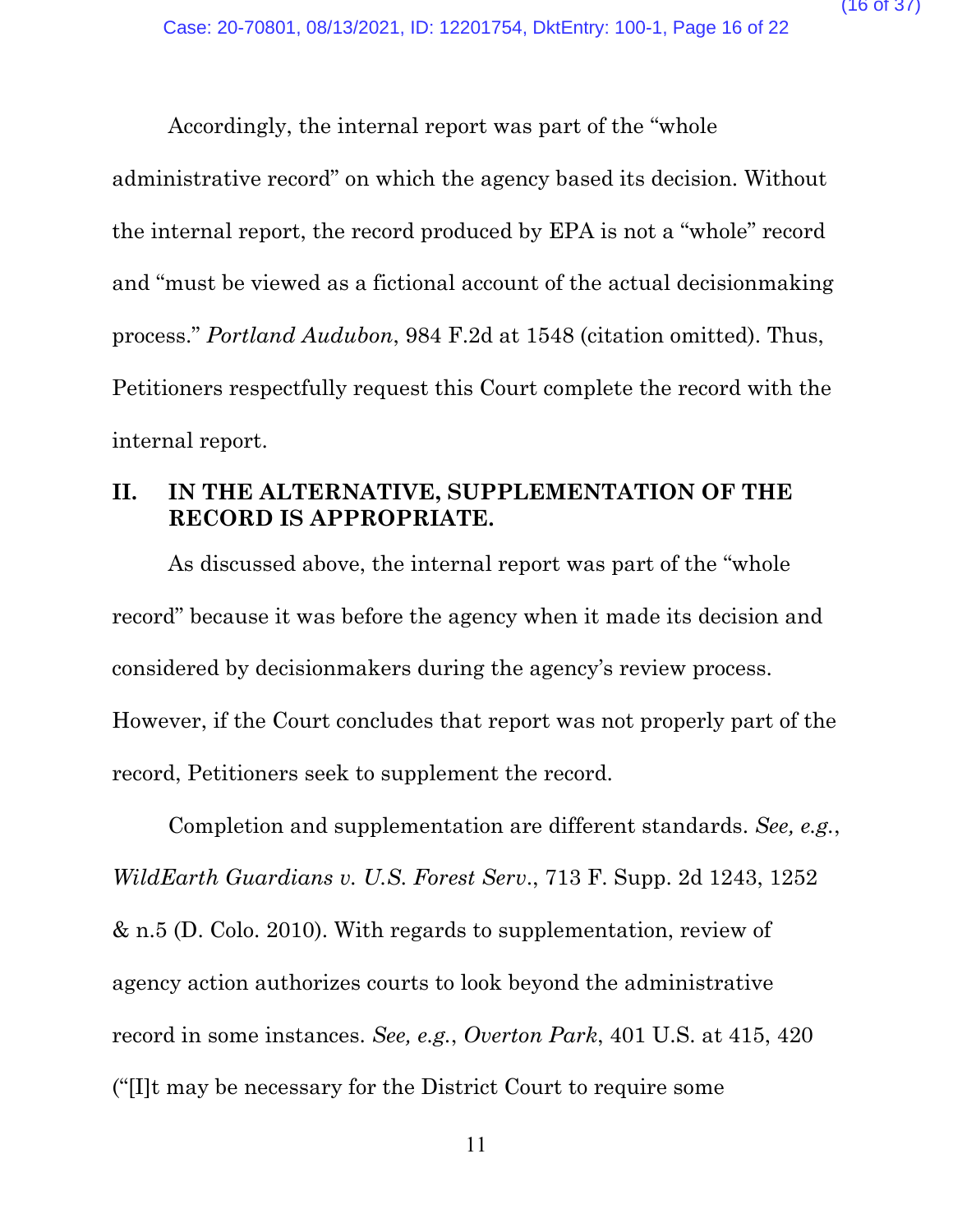explanation in order to determine if the Secretary acted within the scope of his authority and if the Secretary's action was justifiable under the applicable standard.").

This Circuit has instructed that a court may go beyond the administrative record according to any of four different rationales: (1) "if necessary to determine whether the agency has considered all relevant factors and has explained its decision;" (2) "when the agency has relied on documents not in the record;" (3) "when supplementing the record is necessary to explain technical terms or complex subject matter;" or (4) "when plaintiffs make a showing of agency bad faith." *See, e.g*.*, McCrary v. Gutierrez*, 495 F. Supp. 2d 1038, 1041-42 (N.D. Cal. 2007) (quoting *Sw. Ctr. for Biological Diversity*, 100 F.3d at 1450). In so doing, courts have an "obligation to engage in a 'sufficiently probing' review and not to 'automatically' conclude that the agency has considered all of the relevant factors or otherwise did not engage in arbitrary or capricious conduct." *Nat'l Wildlife Fed'n v. Nat'l Marine Fisheries Serv.*, No. 3:01-cv-00640-SI, 2015 WL 423090, at \*4 (D. Or. Feb. 2, 2015) (quoting *San Luis & Delta-Mendota Water Auth. v. Locke*, 776 F.3d 971, 994 (9th Cir. 2014)).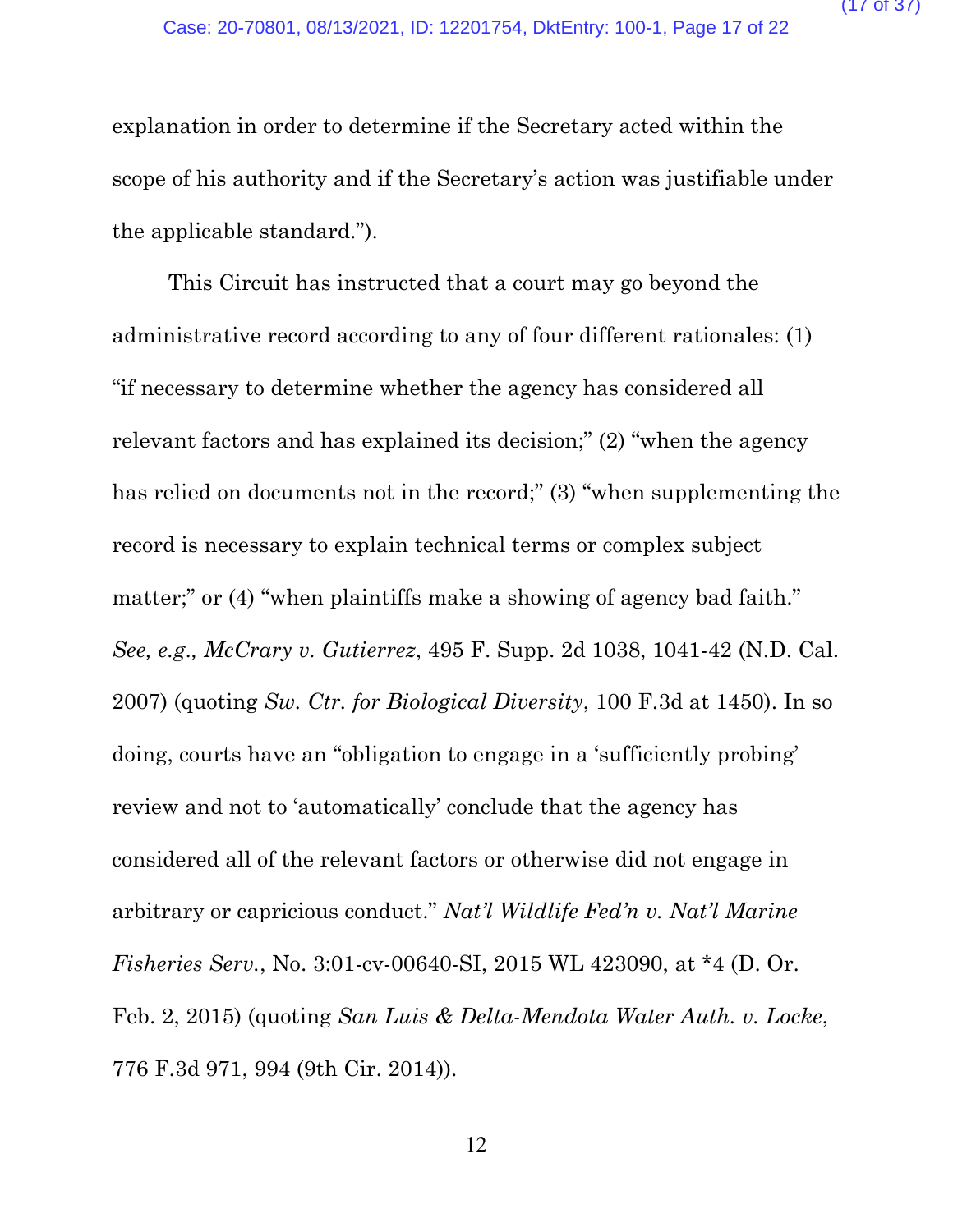## **A. Exception for Documents Relied on By Agency**

Here, the internal report should be included in the record via supplementation, because EPA relied on it during its review of the potential carcinogenic risks of glyphosate. *See supra*. Under the exception for documents relied on by the agency, the purpose of permitting extra-record evidence is "to provide a record of all documents and materials directly or indirectly considered by the agency decisionmakers." *Beverly Hills Unified Sch. Dist. v. Fed. Transit Admin*., No. CV 18-716-GW(SSX), 2018 WL 5919218, at \*2 (C.D. Cal. Sept. 17, 2018) (citing *Pub. Power Council v. Johnson*, 674 F.2d 791, 794 (9th Cir. 1982)). In EPA's published reports regarding the potential cancer risks of glyphosate, the agency relied on the same underlying studies as the internal report. *Compare* van Saun Decl., Ex. A at 3-5 (describing Eriksson *et al.* (2008); De Roos *et al.* (2005); and McDuffie *et al.* (2001)) *with* 1-SER-083-85 (describing same). For the same reasons this report belongs in the record,<sup>[2](#page-17-0)</sup> it is also appropriate to supplement

<span id="page-17-0"></span><sup>2</sup> This exception is essentially the same as completing the record. "These two sets of arguments will be treated together, as they invoke essentially the same standards." *Pinnacle Armor, Inc. v. United States*, 923 F. Supp. 2d 1226, 1236 (E.D. Cal. 2013).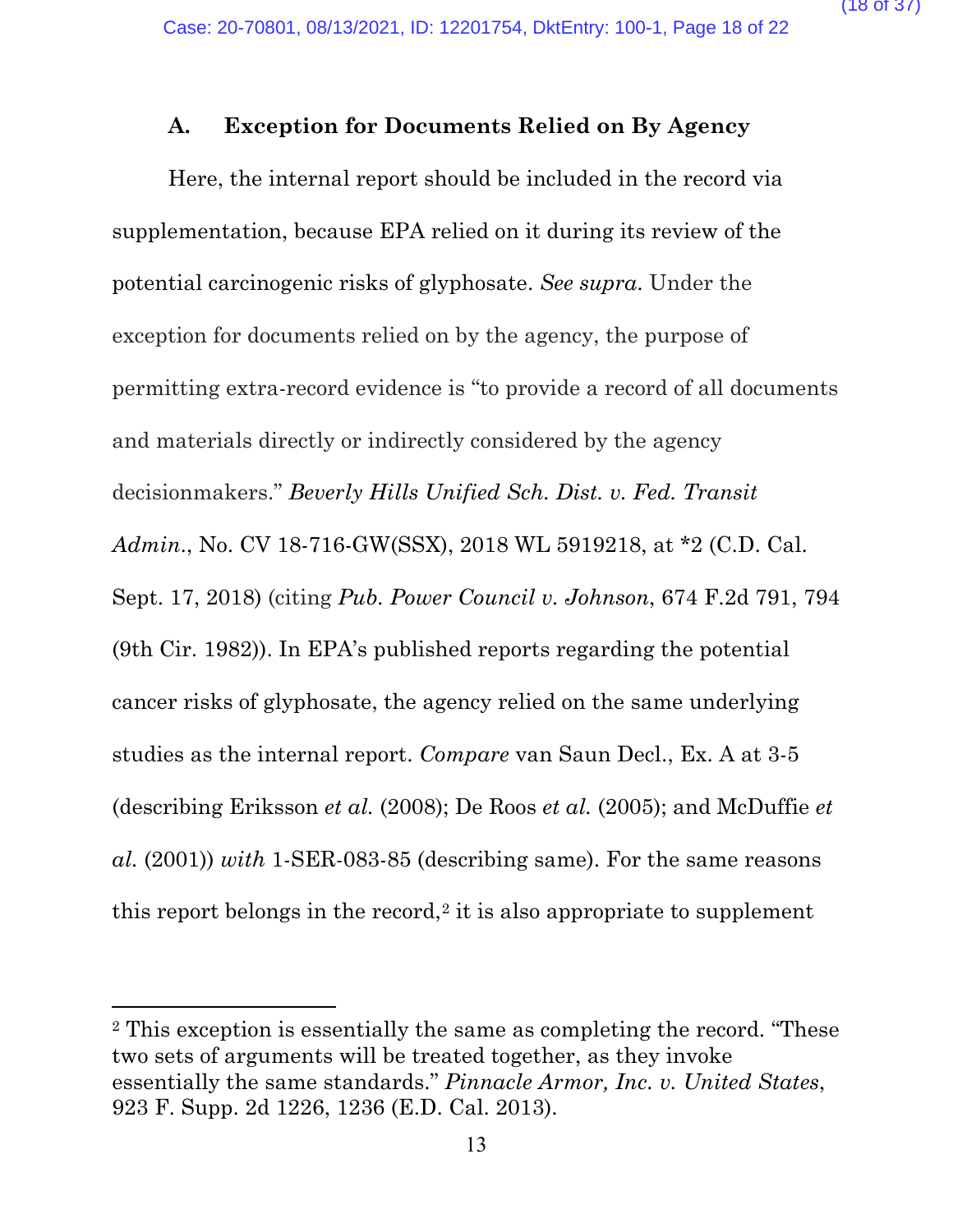the record to include this report, to ensure there is a complete record before the Court.

# **B. Relevant Factors Exception**

The internal report also goes to whether EPA "considered the relevant factors and sufficiently explained its decision." *Lands Council v. Powell*, 395 F.3d 1019, 1030 (9th Cir. 2005) (citations omitted). Under the "relevant factors" exception, a court may "consider extra-record evidence to develop a background against which it can evaluate the integrity of the agency's analysis." *San Luis & Delta-Mendota Water Auth.*, 776 F.3d at 993; *see also Pediatric & Fam. Med. Found. v. Azar*, No. 2:17-CV-00732-SJO-AS, 2019 WL 4390563, at \*7 (C.D. Cal. Jun 27, 2019) (holding that letter "providing context and background regarding the events that took place leading up to [agency's] decision … may properly be included in the Record").

As above described, the report provides the Court with necessary insight into EPA's review of the potential cancer risks of glyphosate. EPA's incomplete record does not mention the agency's findings of suggestive evidence of carcinogenic potential. Nor does it explain what led the agency to drastically change its evaluation of the available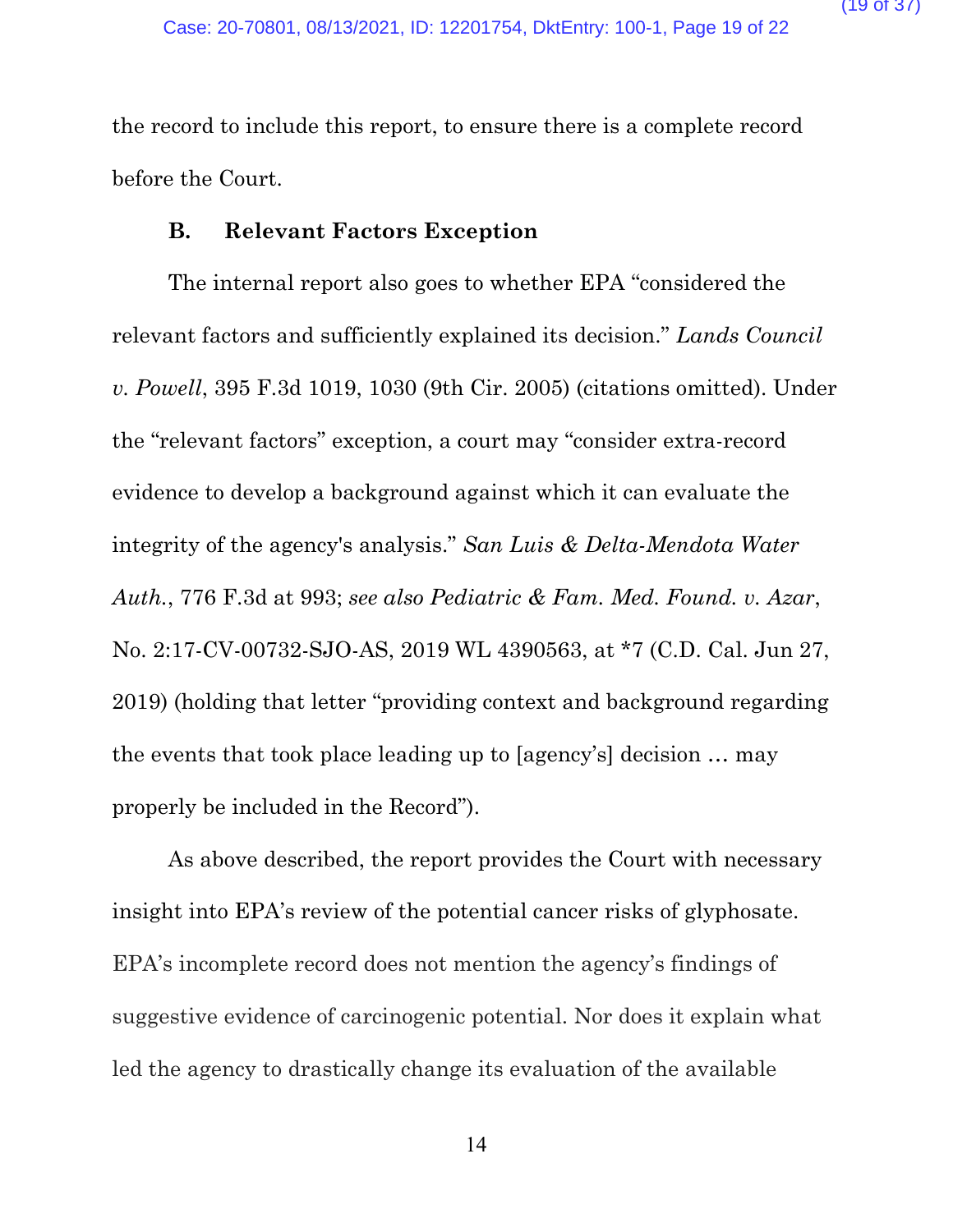evidence and reach contradictory findings of no carcinogenic potential. Thus, the Court cannot effectuate judicial review under APA, which requires that the record "enable the court to determine whether the agency has "fail[ed] to consider an important aspect of the problem," "offer[ed] an explanation … contrary to the evidence," or rendered a decision that is "so implausible … it could not be ascribed to a difference in view or be the product of agency expertise." *Lands Council,* 395 F.3d at 1026 (citation omitted). As such, supplementation is appropriate because the internal report provides context needed for the Court to review EPA's improper decision under either the substantial evidence or APA standards of review. *See Humane Soc'y of U.S. v. Locke*, 626 F.3d 1040, 1058 (9th Cir. 2010) (allowing supplementation of the record to include agency's prior assessments, which were inconsistent with the agency's challenged finding because they went towards determining whether the agency considered all relevant factors and explained its decision).

## **CONCLUSION**

The Court should grant Petitioners' request to complete the administrative record with the 2016 EPA ORD staff report.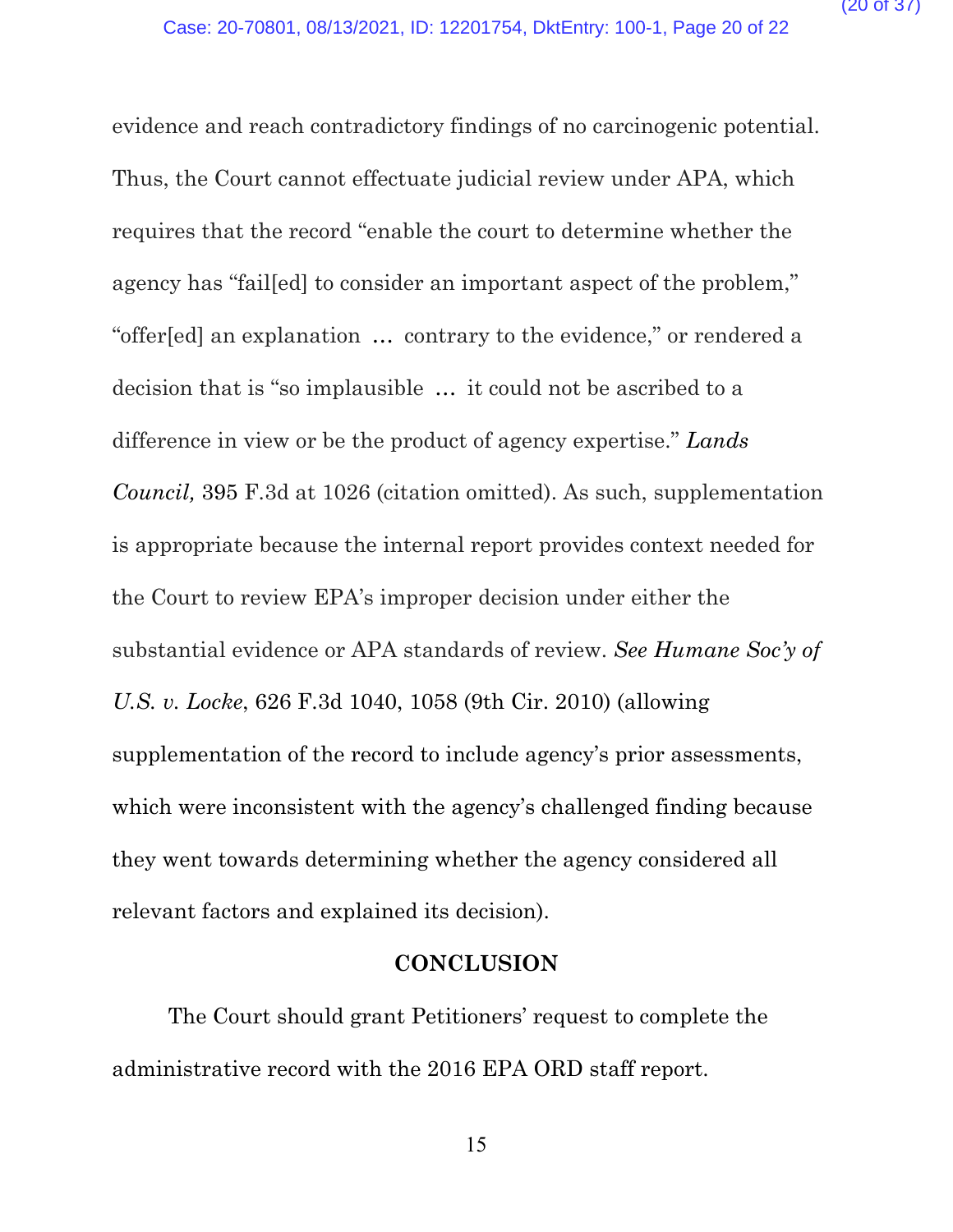Case: 20-70801, 08/13/2021, ID: 12201754, DktEntry: 100-1, Page 21 of 22

Respectfully submitted this 13th day of August, 2021.

/s/ Amy van Saun Amy van Saun George A. Kimbrell 2009 NE Alberta St., Suite 207 Portland, OR 97211 T: (971) 271-7372 avansaun@centerforfoodsafety.org gkimbrell@centerforfoodsafety.org

*Counsel for Petitioners*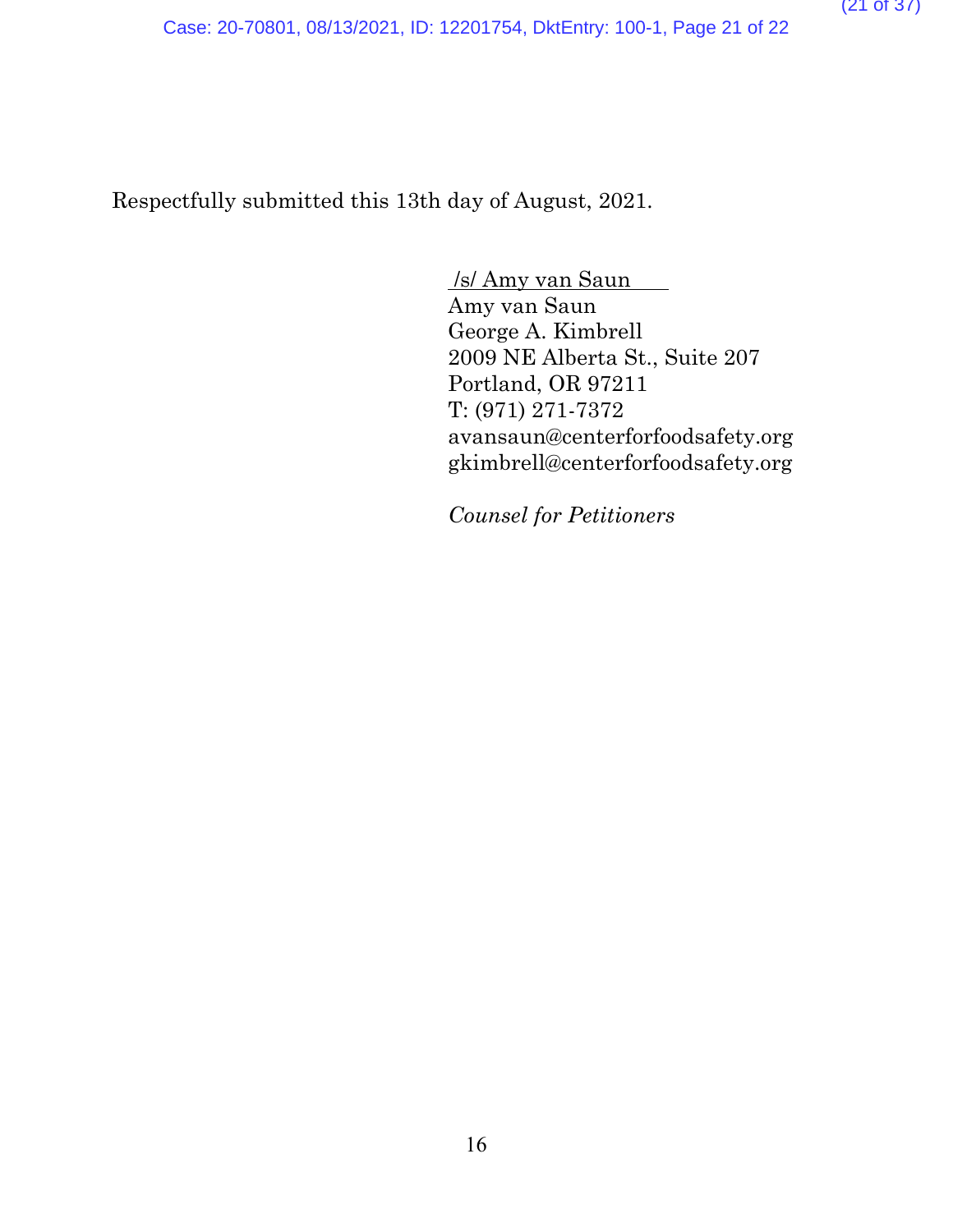# **CERTIFICATE OF SERVICE**

I HEREBY CERTIFY that the foregoing was electronically filed with the Clerk of the Court using the CM/ECF system, which will send notification of said filing to attorneys of record, who are required to have registered with the Court's CM/ECF system.

> /s/ Amy van Saun Amy van Saun

*Counsel for Rural Coalition Petitioners*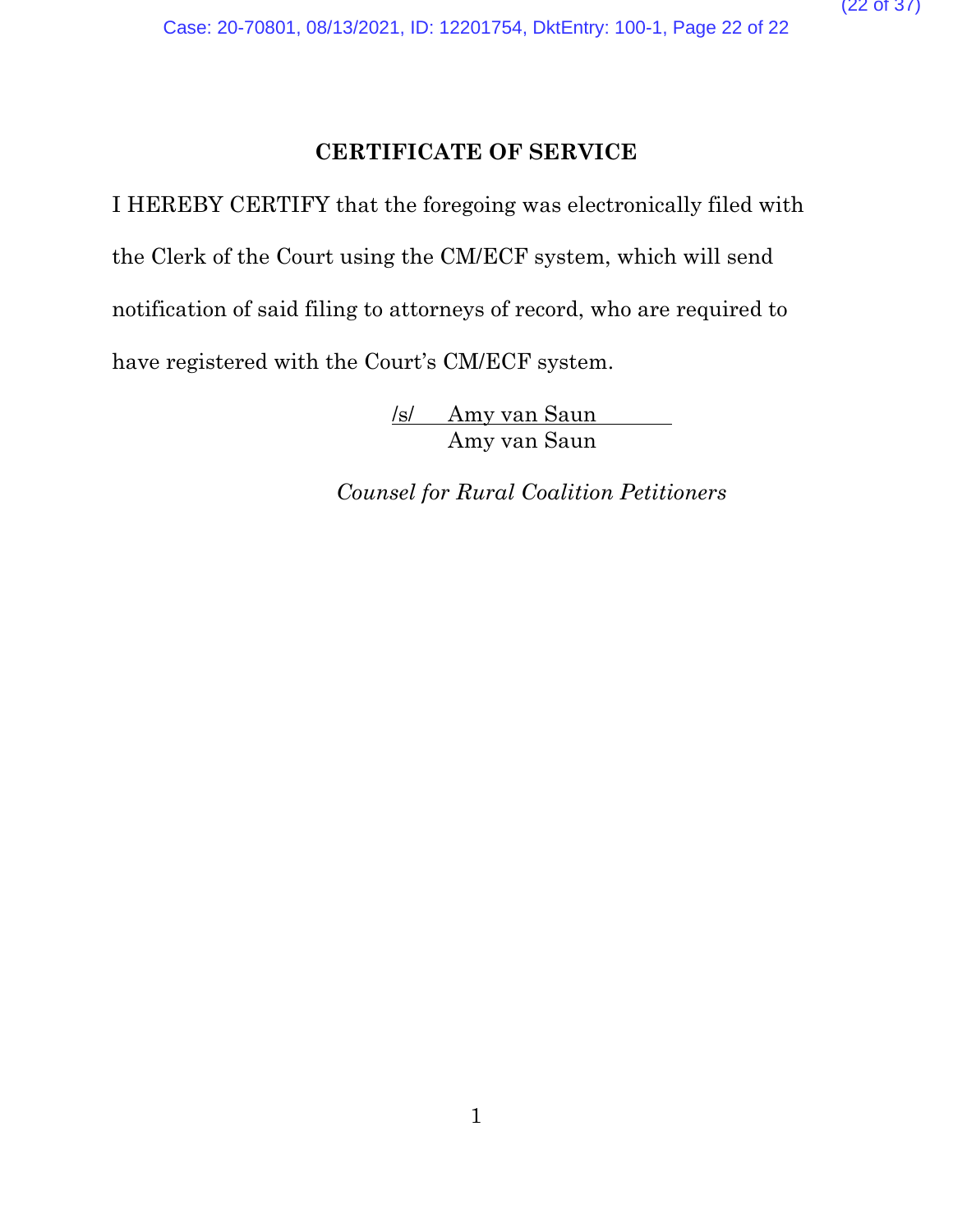# **Case Nos. 20-70787, 20-70801**

## **UNITED STATES COURT OF APPEALS FOR THE NINTH CIRCUIT**

# RURAL COALITION, ORGANIZACIÓN EN CALIFORNIA DE LÍDERES CAMPESINAS, FARMWORKER ASSOCIATION OF FLORIDA, BEYOND PESTICIDES, AND CENTER FOR FOOD SAFETY*,*

*Petitioners*, 

v.

UNITED STATES ENVIRONMENTAL PROTECTION AGENCY, *et al*., *Respondents*, 

and

NATIONAL ASSOCIATION OF WHEAT GROWERS, *et al.*,  *Respondent-Intervenors.*

NATURAL RESOURCES DEFENSE COUNCIL, et al., *Petitioners,*

v.

UNITED STATES ENVIRONMENTAL PROTECTION AGENCY,

*Respondent,*

and

NATIONAL ASSOCIATION OF WHEAT GROWERS, *et al.*, *Respondent-Intervenors.*

On Petition for Review of an Order of the   United States Environmental Protection Agency

**DECLARATION OF AMY VAN SAUN IN SUPPORT OF PETITIONERS RURAL COALITION, ET AL.'S MOTION TO COMPLETE, OR IN THE ALTERNATIVE, SUPPLEMENT THE ADMINISTRATIVE RECORD**

CENTER FOR FOOD SAFETY George A. Kimbrell Amy van Saun 2009 NE Alberta St., Suite 207 Portland, OR 97211 T: (971) 271-7372 gkimbrell@centerforfoodsafety.org   avansaun@centerforfoodsafety.org Counsel for Petitioners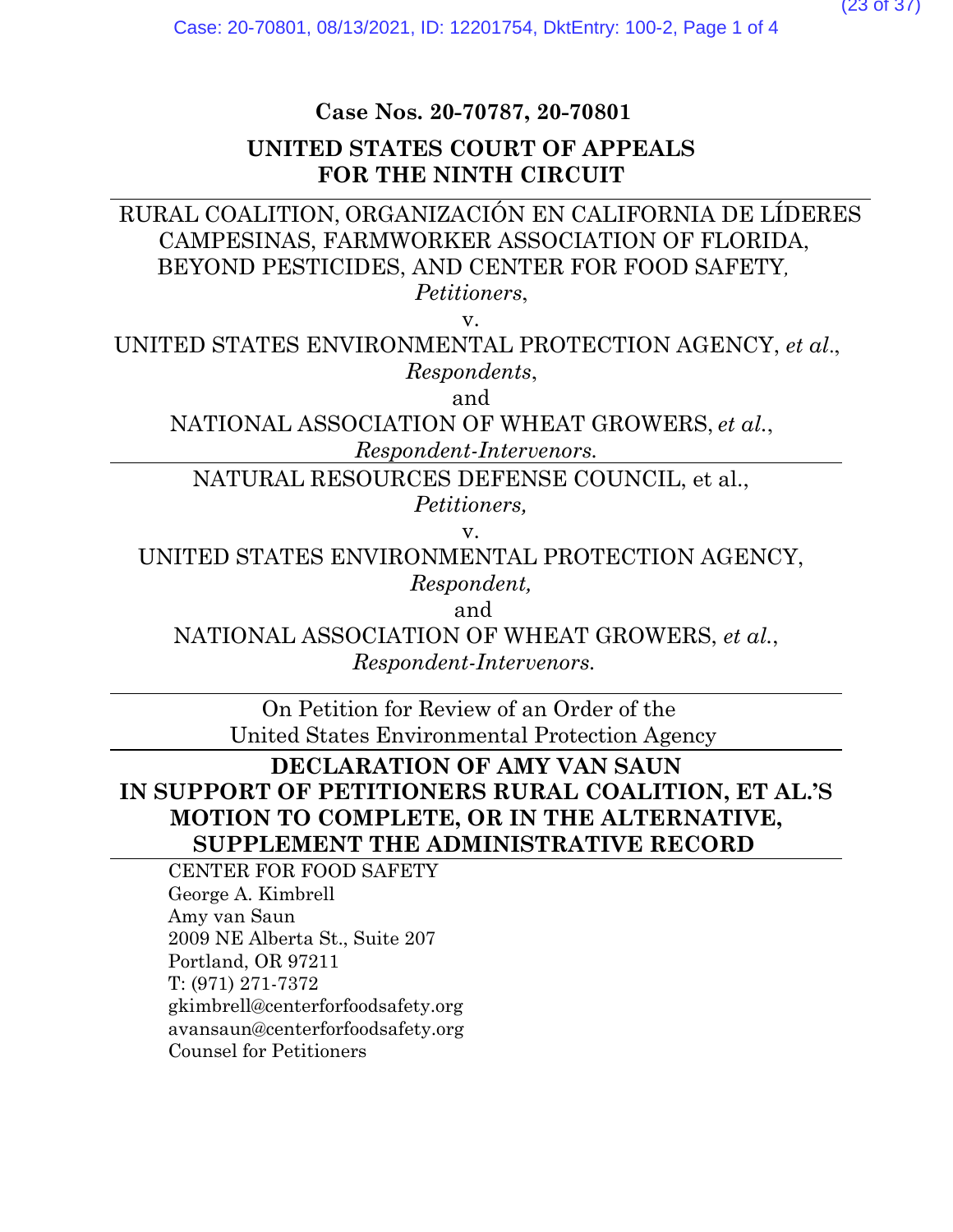I, AMY VAN SAUN, declare that if called as a witness in this action, I would competently testify of my own personal knowledge as follows:

1. I am a Senior Attorney with the Center for Food Safety (CFS) and counsel in this case. I submit this declaration in support of Rural Coalition, Organización en California de Líderes Campesinas, Farmworker Association of Florida, Beyond Pesticides, and Center for Food Safety (collectively Rural Coalition Petitioners) in this matter.

2. On June 30, 2021, an article was published in The Intercept detailing a 2016 report from the Environmental Protection Agency's Office of Research and Development (ORD) regarding the association between non-Hodgkin lymphoma and glyphosate. *See* Lerner, *The Department of Yes: How Pesticide Companies Corrupted the EPA and Poisoned America,* THE INTERCEPT (Jun. 30, 2021), https://theintercept.com/2021/06/30/epa-pesticides-exposure-opp.

3. I accessed this article in early August 2021 and reviewed the 2016 ORD report linked from the article:

https://www.documentcloud.org/documents/20786671-doc101719. I downloaded the 2016 ORD report from the above link. A true and correct copy is attached to this declaration as Exhibit A.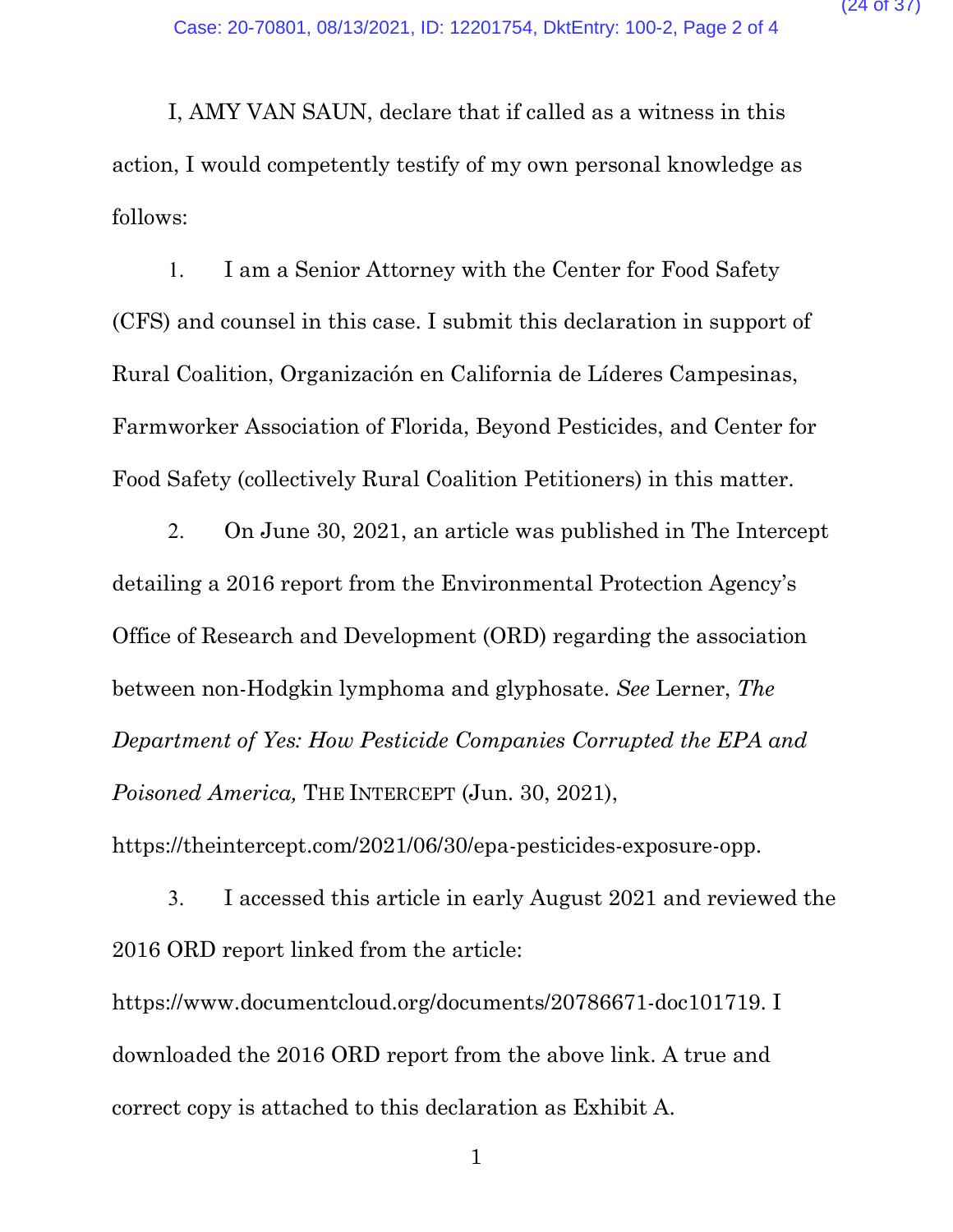Case: 20-70801, 08/13/2021, ID: 12201754, DktEntry: 100-2, Page 3 of 4

4. I reviewed the administrative record in this case and could not locate any copy of this report.

5. On August 5, 2021, I spoke with the author of the article, Sharon Lerner, to determine the origin of the document beyond the explanation in the published article (including confirmation by EPA's spokesperson that the report came from EPA). Ms. Lerner informed me that she could not reveal the confidential source of the document.

6. On August 12, 2021, I informed counsel for Respondents and Petitioner National Resources Defense Council (NRDC) of Petitioners' intent to file a motion to complete or supplement the record with the 2016 ORD report, Exhibit A. Counsel for Respondent EPA stated that EPA reserves taking a position until it has an opportunity to review the motion. Counsel for Intervenor-Respondents also reserved taking a position until they have had an opportunity to review the motion. Counsel for NRDC stated they do not oppose the motion.

I declare under penalty of perjury that the foregoing is true and correct. Executed on this 13th day of August, 2021, in Portland, OR.

> s/Amy van Saun AMY VAN SAUN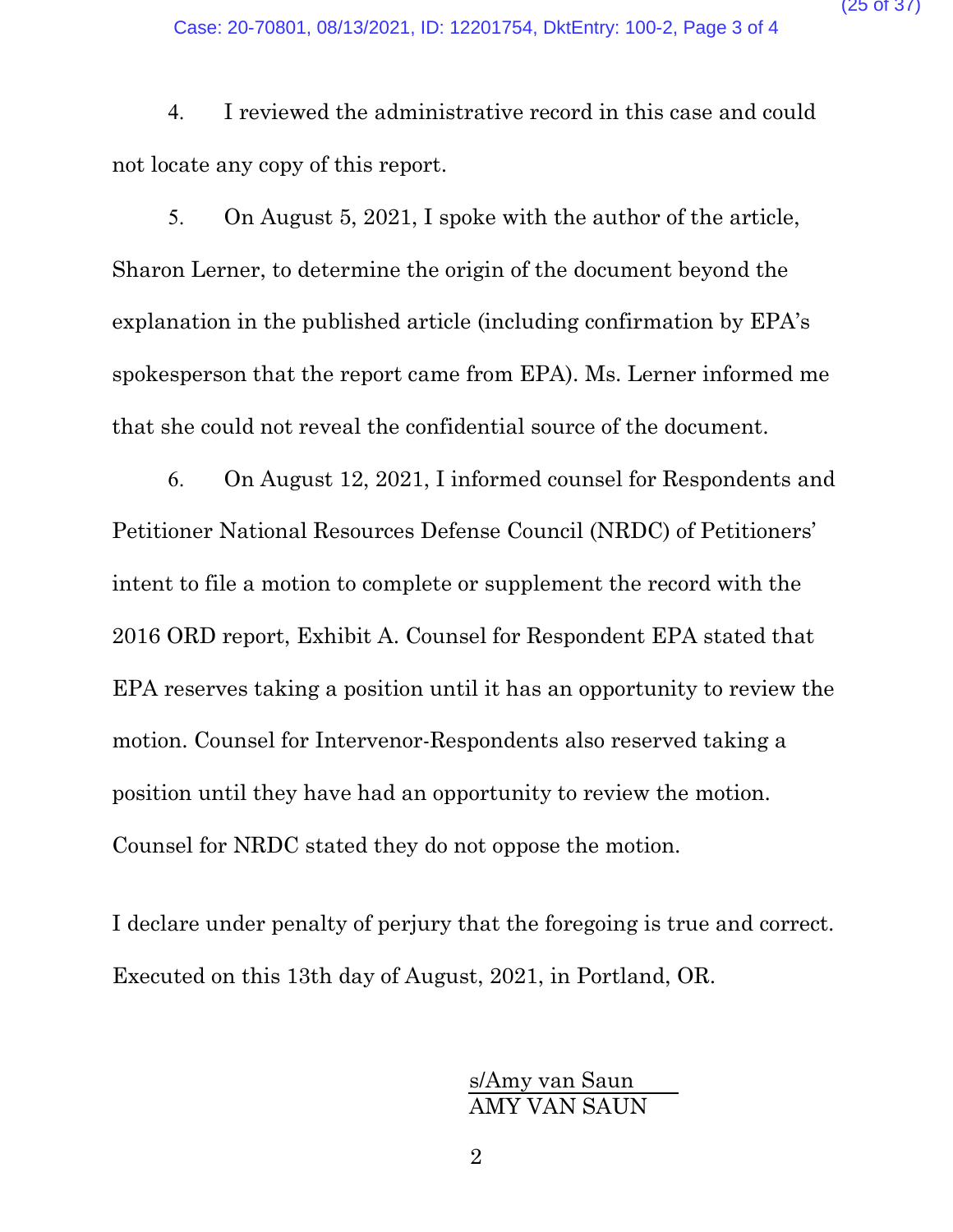# Case: 20-70801, 08/13/2021, ID: 12201754, DktEntry: 100-2, Page 4 of 4

Center for Food Safety 2009 NE Alberta Street Portland, OR 97211 (971) 271-7372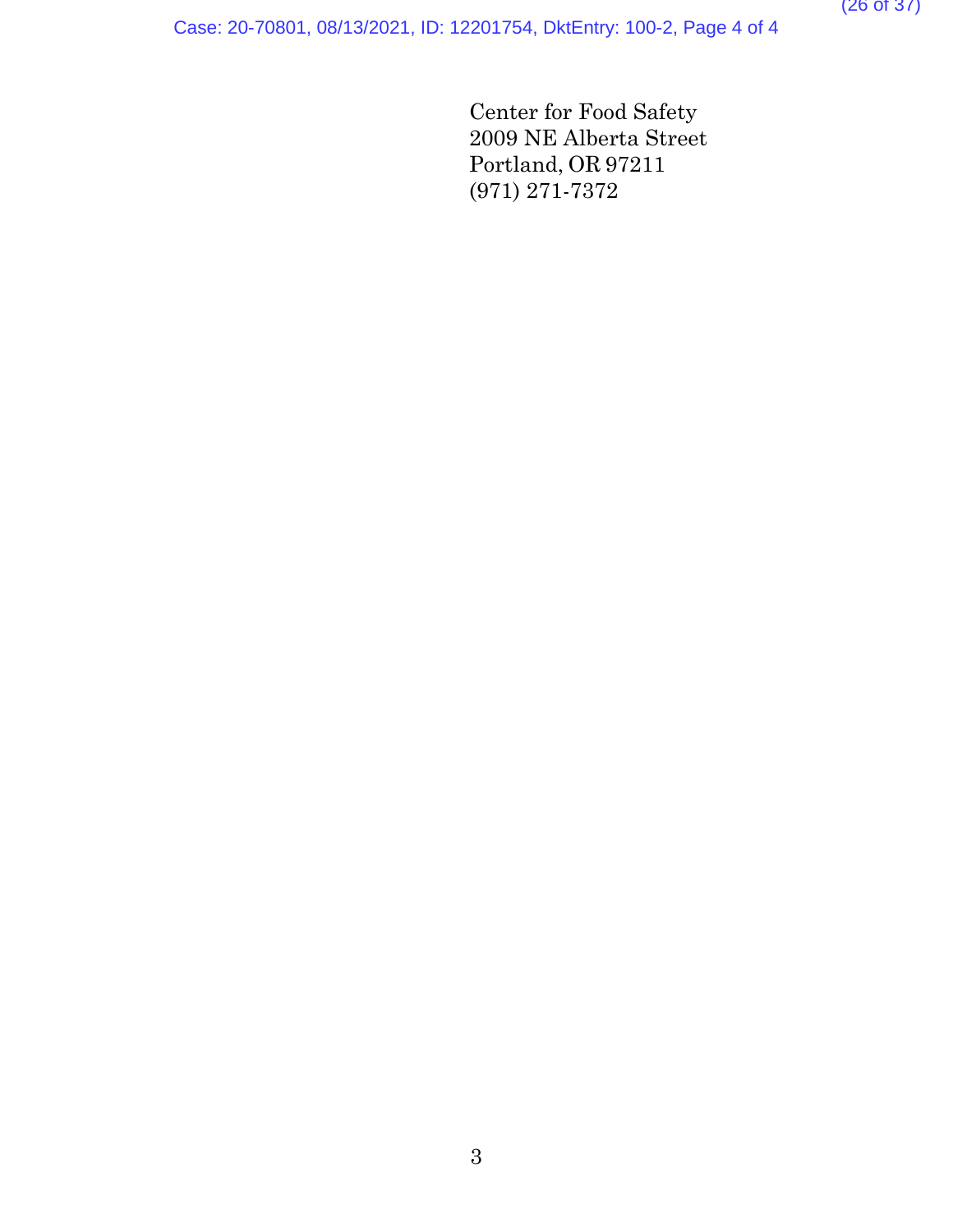Case: 20-70801, 08/13/2021, ID: 12201754, DktEntry: 100-3, Page 1 of 11

# Exhibit A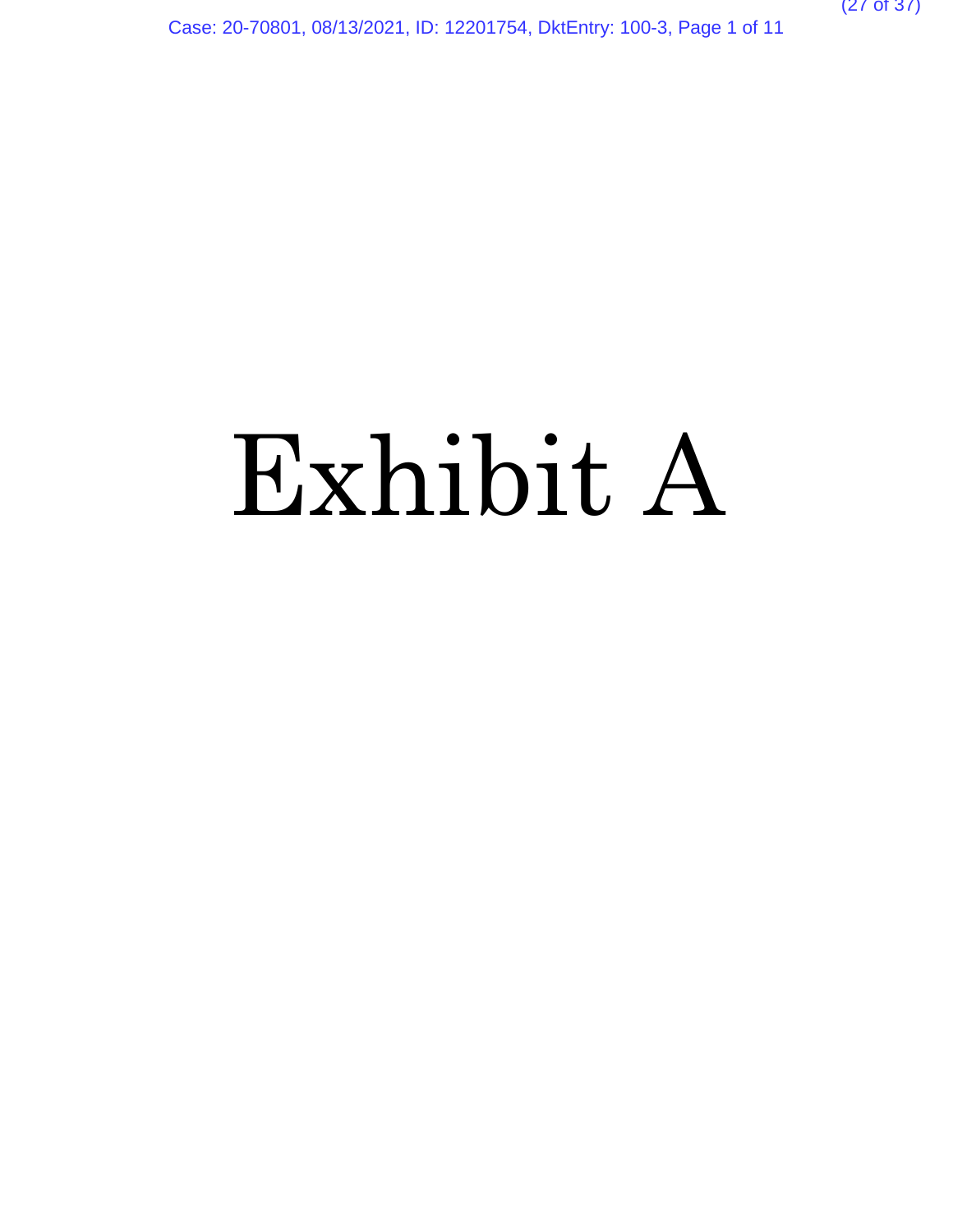#### Epidemiologic evidence

Evidence describing the association between glyphosate exposure and the risk of developing non-Hodgkin lymphoma (NHL) was available from 14 epidemiologic studies - 13 case-control studies (Cocco et al., 2013; Hohenadel et al., 2011; Orsi et al., 2009; Eriksson et al., 2008; Lee et al., 2004; De Roos et al., 2003; Hardell et al., 2002; and McDuffie et al. 2001; Hardell and Eriksson, 1999; Nordstrom et al., 1996; Cantor et al., 1992; Zahm et al., 1990; Hoar et al., 1986) and one cohort study (De Roos et al., 2005). These are the only studies that specifically evaluated the risk of NHL associated with exposure to glyphosate. As De Roos et al. (2003) is a pooled analysis of three case-control studies by Cantor et al. (1992), Zahm et al. (1990), and Hoar et al. (1986), and Lee et al. (2004) is a pooled analysis of Cantor et al. (1992) and Zahm et al. (1990), the results of De Roos et al. (2003) are considered to be the most representative findings among this group of studies. Similarly, Eriksson et al. (2008) is a pooled analysis of Hardell and Eriksson (1999) and Nordstrom et al. (1996) and the results of Eriksson et al. (2008) are considered to be the most representative of that group of studies. McDuffie et al. (2001) and Hohenadel et al. (2011) report on the same case-control study population; however, the results of McDuffie et al. were considered to be more specific to glyphosate. The synthesis of the epidemiologic evidence is therefore based on seven studies (Cocco et al., 2013; Orsi et al., 2009; Eriksson et al., 2008; De Roos et al., 2005; De Roos et al., 2003; Hardell et al., 2002; and McDuffie et al. 2001).

## Consistency of the observed association

Most of the studies reported more than one result describing the relationship between exposure to glyphosate and the risk of NHL. For studies reporting results on multiple metrics of exposure, each metric is included in Figure G; however, only the highest category of each exposure metric is presented. The most commonly evaluated exposure was for a crude measure of 'ever' been exposed to glyphosate. All seven of the studies reported results adjusted for standard demographic covariates. Five studies reported at least some results further adjusted for co-exposures to other pesticides or evaluated if there was potential confounding (Eriksson et al., 2008; De Roos et al., 2005; De Roos et al., 2003; Hardell et al., 2002; McDuffie et al., 2001). All five of these studies reported elevated risks of NHL (OR > 1) following adjustment for co-exposures including other pesticides: Eriksson et al. (2008) reported OR=1.51 (95% CI: 0.77-2.94); De Roos et al. (2005) reported OR=1.1 (95% CI: 0.7-1.9); De Roos et al. (2003) reported OR=1.6 (0.9-2.8)<sup>1</sup>; Hardell et al. (2002) reported OR=1.85 (95% CI: 0.55-6.2); McDuffie et al. (2001) reported OR=1.20 (95% CI: 0.83-1.74. Of the two studies which did not control for co-exposures to other pesticides, Cocco et al. (2013) reported OR=3.1 (95% CI: 0.6-17.1) and Orsi et al. (2009) reported a null result with OR=1.0 (95% CI: 0.5-2.2).

Overall, six of the seven studies reported at least some increased risk of NHL associated with exposure to glyphosate, but all of the seven reported relative effect estimates for 'ever' been exposed

 $\mathbf{1}$ 

<sup>&</sup>lt;sup>1</sup> Hierarchical regression model results. Note that the standard logistic regression results yielded OR=2.1 (95% CI:  $1.1 - 4.0$ ).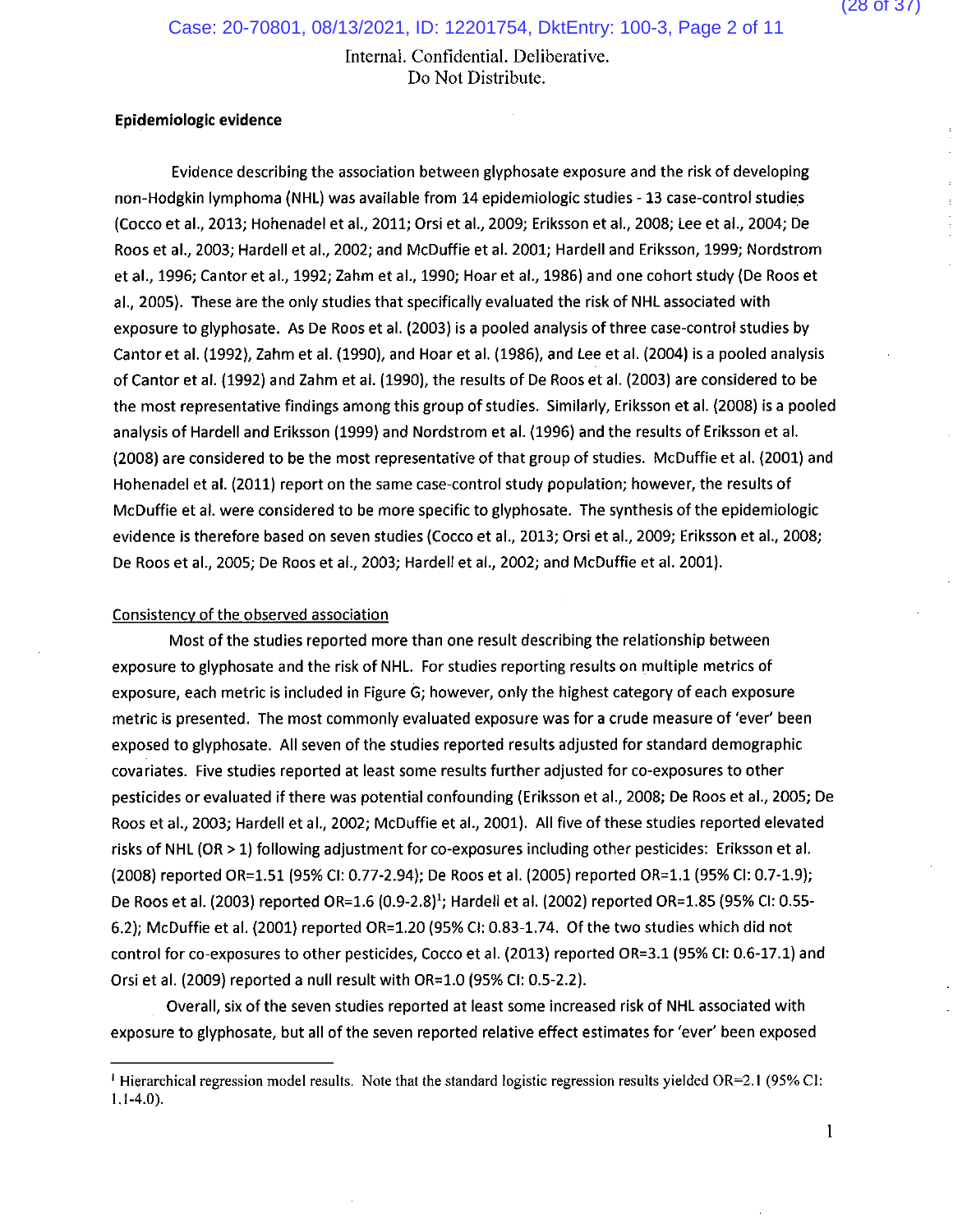to glyphosate had 95% confidence intervals which included the null value of 1.0 (see Figure G). Three meta-analyses of studies reporting on glyphosate and the risk of NHL have been published. Chang and Delzell (2016) discussed Cocco et al. (2013) but did not include that study in the meta-analysis, presumably because that study reported glyphosate-specific results only for B-cell lymphomas; however, these B-cell lymphoma cases constitute 90% of all NHL cases. Chang and Delzell (2016) reported a Meta-OR=1.3 (95% CI: 1.0-1.6). Schinasi and Leon (2014) reported a Meta-OR=1.5 (95% CI: 1.1-2.0) for the same studies in Chang and Delzell and further reported a Meta-OR for B-cell lymphomas of 1.8 (95% CI: 0.9-3.5) and a Meta-OR for diffuse large b-cell lymphomas of 2.0 (95% CI: 1.1-3.7) based on specific results from Eriksson et al. (2008) and Orsi et al. (2013). IARC (2016) reviewed the meta-analysis by Schinasi and Leon (2014) and noted that for two studies (Eriksson et al., 2008 and Hardell et al., 2002), the effect estimates used in the meta-analysis were not the most fully adjusted values. IARC (2016) reported a revised Meta-OR of 1.3 (95% CI: 1.03-1.65). None of the three reported meta-analyses reported significant statistical heterogeneity among the study results as measured by the <sup>12</sup> statistic which were all lower the typical threshold of 50% (i.e., 0%, 0% and 33%). Table G shows the results of the three published meta-analyses (Chang and Delzell, 2016; IARC, 2016; Schinasi and Leon, 2014).

In summary, the results of seven epidemiologic studies reporting on the association between exposure to glyphosate and risk of NHL were consistent in reporting elevated risks of NHL associated with exposure to glyphosate.

## Strength of the observed association

Relative effect estimates from the seven studies for the association between 'ever' having been exposed to glyphosate and the risk of NHL ranged from 1.0 (Orsi et al., 2009) to 3.1 (Cocco et al., 2013) with a median value of 1.51 (Eriksson et al., 2008). A standard inverse variance weighted meta-analysis of the five 'ever/never' results which controlled for other pesticides (Eriksson et al., 2008; De Roos et al., 2005; De Roos et al., 2003; Hardell et al., 2002; and McDuffie et al. 2001) yielded an overall effect of OR=1.30 (95% CI: 1.02-1.65) which is essentially the same as the meta-analysis result reported by Chang and Deizell (2016) and IARC (2016) although those analyses included the results from Orsi et al. (2009) which did not control for other pesticide exposures.

| Meta-analysis   | Studies included                                                           | Overall OR (95% CI) |
|-----------------|----------------------------------------------------------------------------|---------------------|
| Schinasi and    | Orsi et al., 2009; Eriksson et al., 2008; De Roos et al., 2005; De Roos et | $1.5(1.1-2.0)$      |
| Leon, 2014      | al., 2003; Hardell et al., 2002; and McDuffie et al. 2001                  |                     |
| IARC, 2016      | Orsi et al., 2009; Eriksson et al., 2008; De Roos et al., 2005; De Roos et | $1.3(1.03-1.65)$    |
|                 | al., 2003; Hardell et al., 2002; and McDuffie et al. 2001                  |                     |
| Chang and       | Orsi et al., 2009; Eriksson et al., 2008; De Roos et al., 2005; De Roos et | $1.3(1.0-1.6)$      |
| Delzell, 2016   | al., 2003; Hardell et al., 2002; and McDuffie et al. 2001                  |                     |
| This evaluation | Eriksson et al., 2008; De Roos et al., 2005; De Roos et al., 2003;         | $1.30(1.02-1.65)$   |
|                 | Hardell et al., 2002; and McDuffie et al. 2001                             |                     |

## **Table G.** Results of meta-analyses of glyphosate exposure and risk of NHL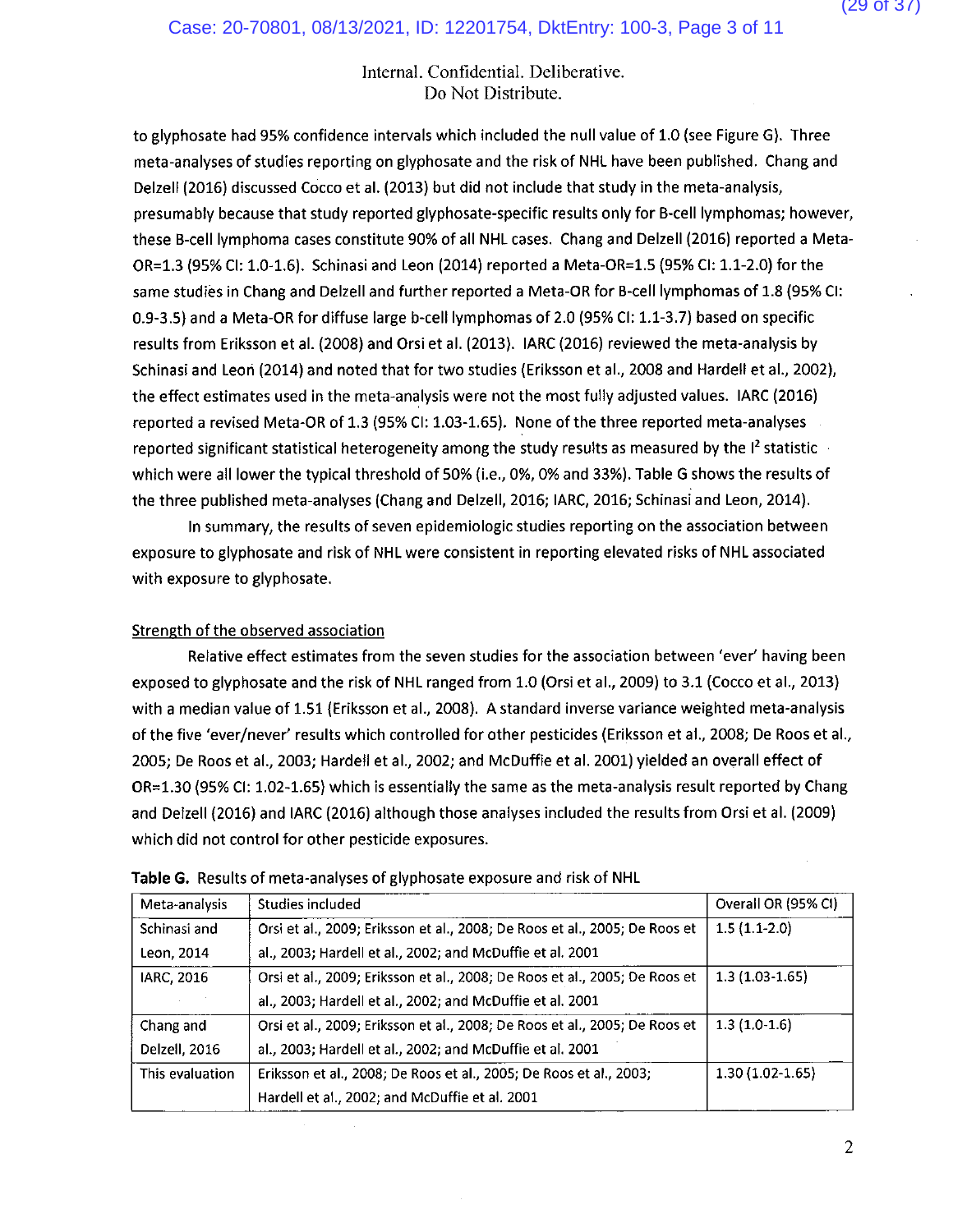Case: 20-70801, 08/13/2021, ID: 12201754, DktEntry: 100-3, Page 4 of 11

Internal. Confidential. Deliberative. Do Not Distribute.

#### Temporal relationship of the observed association

Two related aspects of time are encompassed in the consideration of temporality. One aspect is the necessity for the exposure to precede the onset of the disease. In each of the studies, the glyphosate exposures among the study participants started prior to their diagnoses of NHL. The second aspect involves the time course of glyphosate exposures in relation to the incidence of NHL. Hardell and Eriksson (1999) reported that for herbicides as a group and for phenoxyacetic acids (e.g., MCPA, '2,4,5-T', '2,4-D'), the highest risks were associated with first herbicide exposures 10-20 years prior to diagnosis of NHL. Only one study evaluated the impact of the time since first exposure (Ericksson et al., 2008) and reported that for glyphosate exposure in a 10 year period prior to diagnosis of NHL, the OR=1.11 (95% CI: 0.24-5.08), but for glyphosate exposure that occurred more than 10 years prior to diagnosis of NHL, the OR=2.26 (95% CI: 1.16-4.40). This finding, while limited to a single study, is consistent with a biologically relevant induction/latency period for NHL. This finding suggests that cohort studies without sufficient follow-up time, or other case-control studies which did not stratify by time since first exposure could be insensitive to the detection of risk.

#### Exposure-response relationship

Of the seven studies which provided evidence to evaluate the association between exposure to glyphosate and the risk of NHL, three studies (Ericksson et al., 2008; De Roos et al., 2005; McDuffie et al., 2001) reported the results assessing a potential exposure-response relationship. De Roos et al. (2005) analyzed exposure-response by tertile of cumulative exposure and by tertile of intensityweighted cumulative exposure and found no evidence of an exposure-response relationship. While there were 92 cases of NHL included in the 'ever' exposed to glyphosate analysis, in order to control for co-exposures to other pesticides in the exposure-response analyses, cases and controls were excluded if any study participant's data on exposure duration or exposure frequency was missing or incomplete. This exclusion resulted in an approximate loss of 25% of all cases and controls (see De Roos et al., 2003) leaving 61 glyphosate exposed cases for the exposure-response analyses in De Roos et al. (2005). Compared to people in the lowest tertile of cumulative glyphosate exposure (n=29 with 20 or fewer exposed days), those in the highest tertile (n=17 with more than 57 exposed days) had an OR=0.9 (95% CI: 0.5-1.6) and the trend p-value was 0.73. Compared to people in the lowest tertile of intensityweighted cumulative glyphosate exposure (n=24), those in the highest tertile (n=22) had an OR=0.8 (95% CI: 0.5-1.4) and the trend p-value was 0.99. These results were from analyses that did not control for coexposures to other pesticides; however, the investigators did check that inclusion of co-exposures in the model did not change the effect estimates so these results can be viewed as being without meaningful confounding. Additional exposure-response analyses also showed no sign of an exposure-response relationship: these analyses included using those unexposed to glyphosate as the reference group; comparing those in the highest quintile of glyphosate exposure (>108 days) to those in the lowest quintile of glyphosate exposure (0-9 days); and, a using a linear function of cumulative exposure days.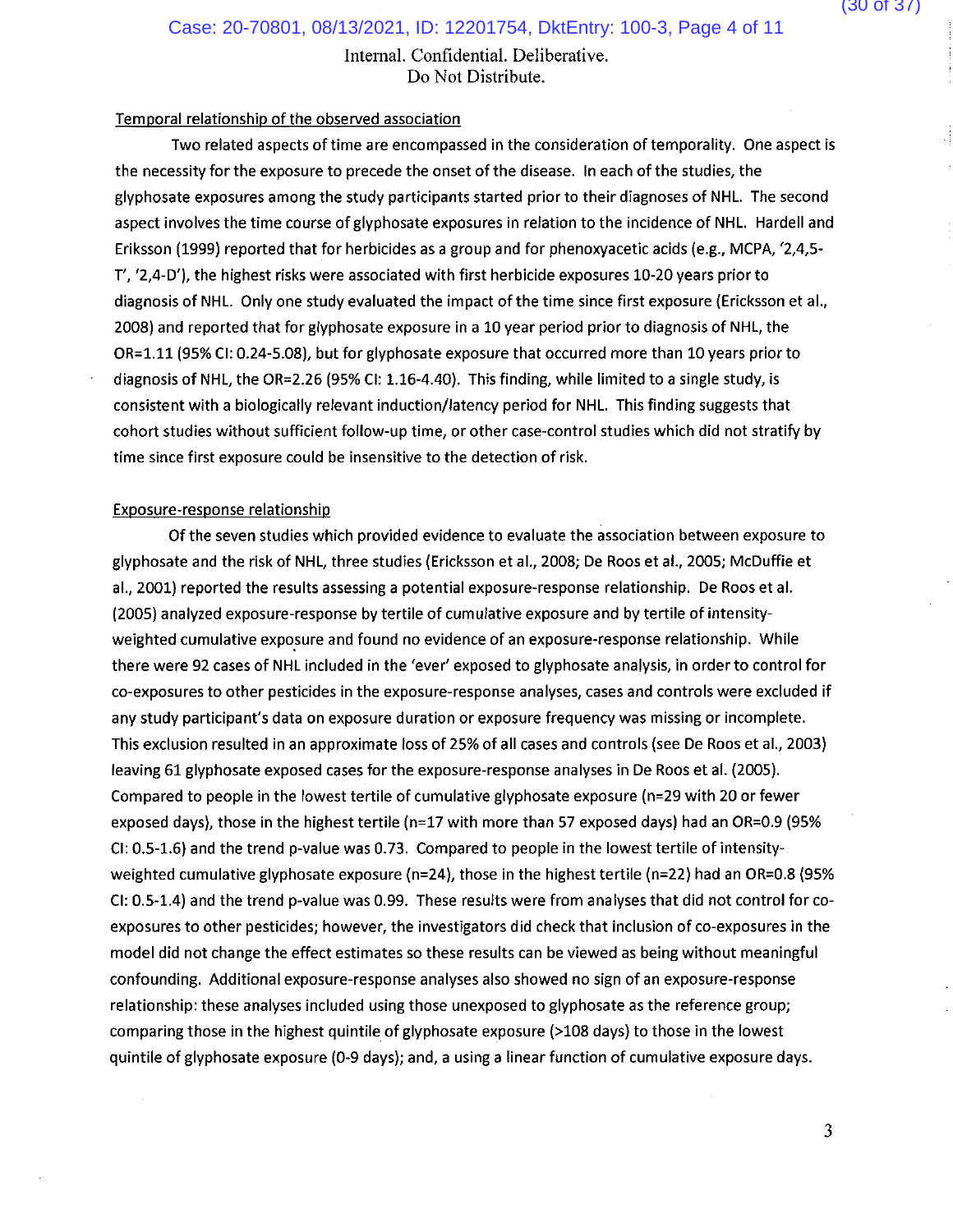McDuffie et al. (2001) assessed the potential for an exposure-response relationship by stratifying by the average number of days individuals were exposed each year; however, these analyses did not control for exposures to other pesticides. Compared to people who were unexposed to glyphosate, but may have been exposed to other pesticides (n=1,839), those whose glyphosate exposures less than or equal to 2 days per year (n=125) had an OR=1.00 (95% CI: 0.63-1.57) and those whose glyphosate exposures exceeded 2 days per year (n=59) had an OR=2.12 (95% CI: 1.20-3.73).

Eriksson et al. (2008) used the median number of days exposed to glyphosate among the controls to stratify results in their exposure-response analysis which also did not control for exposures to other pesticides. Compared to people who were unexposed to glyphosate, those who were exposed for 10 or fewer days had an OR=1.69 (95% CI: 0.70-4.07) while those who were exposed for more than 10 days had an OR=2.36 (95% CI: 1.04-5.37). To provide context for this results, the 'ever' exposed result without adjustment for co-exposures was OR=2.02 (95% CI: 1.10-3.71) and the 'ever' exposed result with adjustment for co-exposures was OR=1.51 (95% CI: 0.77-2.94).

Two interpretations of these three evaluations of the potential exposure-response relationships are possible. First, there may be an exposure-response relationship, but only if sufficient time since first exposure has elapsed. Ericksson et al. (2008) reported a marked increase in glyphosate-associated risk of NHL, but only among those study participants with greater than 10 years' time since first exposure. The cohort studies by De Roos et al. (2005) had a median follow-up time of 6.7 years up through 2001. Since the range of enrollment dates spanned from 1993-1997, the range of follow-up was from 4-8 years. While it is likely that cohort members were exposed to glyphosate prior to enrollment, because cohort members were checked against state cancer registries as a criteria for inclusion in the cohort, the study design of De Roos et al. (2005) does not allow time prior to the enrollment date to be considered to be 'at risk' and thus any prior glyphosate exposure is not the exposure of interest in this study. So it is possible that the seemingly conflicting results simply reflect a lack of detectable risk of NHL within the 10 years following first exposure to glyphosate, with increased, exposure-dependent risks after 10 years. This is a common pattern in studies of occupational or environmental exposures and would be a simple explanation for these findings.

A second interpretation could be that people exposed to glyphosate are co-exposed to other risk factors for NHL in a correlated manner such that higher exposures to glyphosate were associated with higher exposures to other pesticides and that those other causes of NHL were confounding the exposure-response relationship between glyphosate and risk of NHL. De Roos et al. (2005) evaluated the effect of glyphosate on the risk of NHL both in the presence and absence of other co-exposures and did not find a meaningful difference. This generally indicates a lack of confounding, and since they did not identify an association between glyphosate and risk of NHL in the analyses that did not control for co-exposures, De Roos et al. (2005) provides no evidence of confounding. Eriksson et al. (2008) did provide evidence of potential confounding which is seen by comparing the results with and without control of co-exposures. The unadjusted effect of glyphosate was OR=2.02 (95% CI: 1.10-3.71) while the same effect adjusted for all co-exposures ('ever' exposed) which themselves had unadjusted ORs>1.5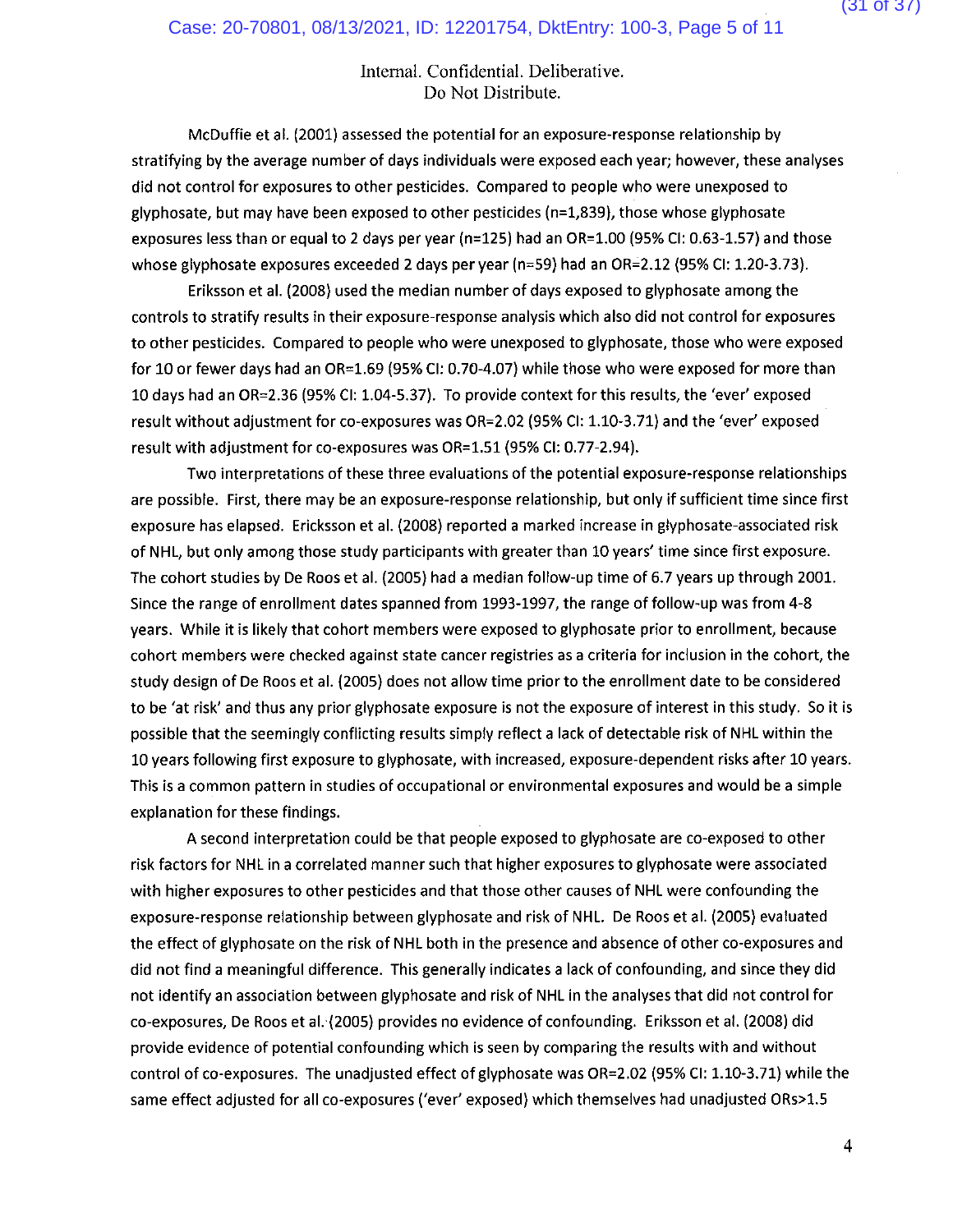yielded an herbicide adjusted OR for glyphosate of 1.51 (0.77-2.94). Comparing the magnitude of those effect sizes on the natural log scale, the unadjusted effect was  $\beta$ =0.70 (95% CI: 0.10, 1.31) while the adjusted effect was  $\beta$ =0.41 (95% CI: -0.26, 1.08), suggesting a difference compatible with a degree of confounding by those herbicide co-exposures which appeared to have inflated the unadjusted effect upwards by 70% on the natural log scale (or upwards by 46% on the OR scale). Since accurate statistical control of confounding requires high quality exposure information on the potential confounders and Eriksson et al. (2008) did not include quantitative estimates of co-exposures, it is possible that there remains some degree of residual confounding - even in the adjusted effect estimate.

In summary, there was limited evidence of an exposure-response relationship between increased glyphosate exposure and increased risk of NHL, however the evidence was heterogeneous. The heterogeneity may be explained as either an insufficiency of follow-up time for NHL in De Roos et al. (2005) or the potential for residual confounding by other pesticides that themselves cause NHL.

#### Potential impact of selection bias, information bias, confounding bias, and chance

Selection bias is an unlikely alternative explanation for the consistent evidence of increased risk of NHL in people exposed to glyphosate. Loss to follow-up in the only cohort study (De Roos et al., 2005) was less than 1% of participants over the course of follow-up. Selection bias is unlikely in the majority of the case-control studies of NHL as participation rates for both cases and controls were high (80-99%) and well-balanced with differences in participation rates between cases and controls of <10% (Orsi et al., 2009; Eriksson et al., 2008; De Roos et al., 2003; Hardell et al., 2002). In two case-control studies with lower or unbalanced participation rates, there was potential for selection bias. Cocco et al. (2012) had a high participation rate among cases (88%) but controls were recruited differently in some of the participating counties. From the European countries which contributed hospital controls, participation rates were high (81%) but from the countries which contributed population controls, only 52% of selected controls participated. Participation rates for cases in McDuffie et al. (2001) were low (67%) and substantially different from controls (48%) which increased the potential for selection bias. However, both studies (Cocco et al., 2012 and McDuffie et al., 2001) used trained interviewers working from standardized questionnaires, there is no indication that participation rates would be related to glyphosate exposure and thus the potential for selection bias due to participation rates is considered to be unlikely to explain the observed results.

Information bias is an unlikely alternative explanation for the consistent evidence of increased risk of NHL in people exposed to glyphosate. Information bias may distort epidemiologic findings when subjects' true exposures are inaccurately assigned at the individual or group level. A differential misclassification, in which exposure status influences disease classification by the investigator (or disease status influences exposure classification), can lead to spurious (i.e., "false positive") associations. However, information bias is considered unlikely among these studies of NHL incidence because the likelihood of differential misclassification based on these study designs is low. The assignment of exposure status or calculation of exposure measures in the cohort study was independent of any cancer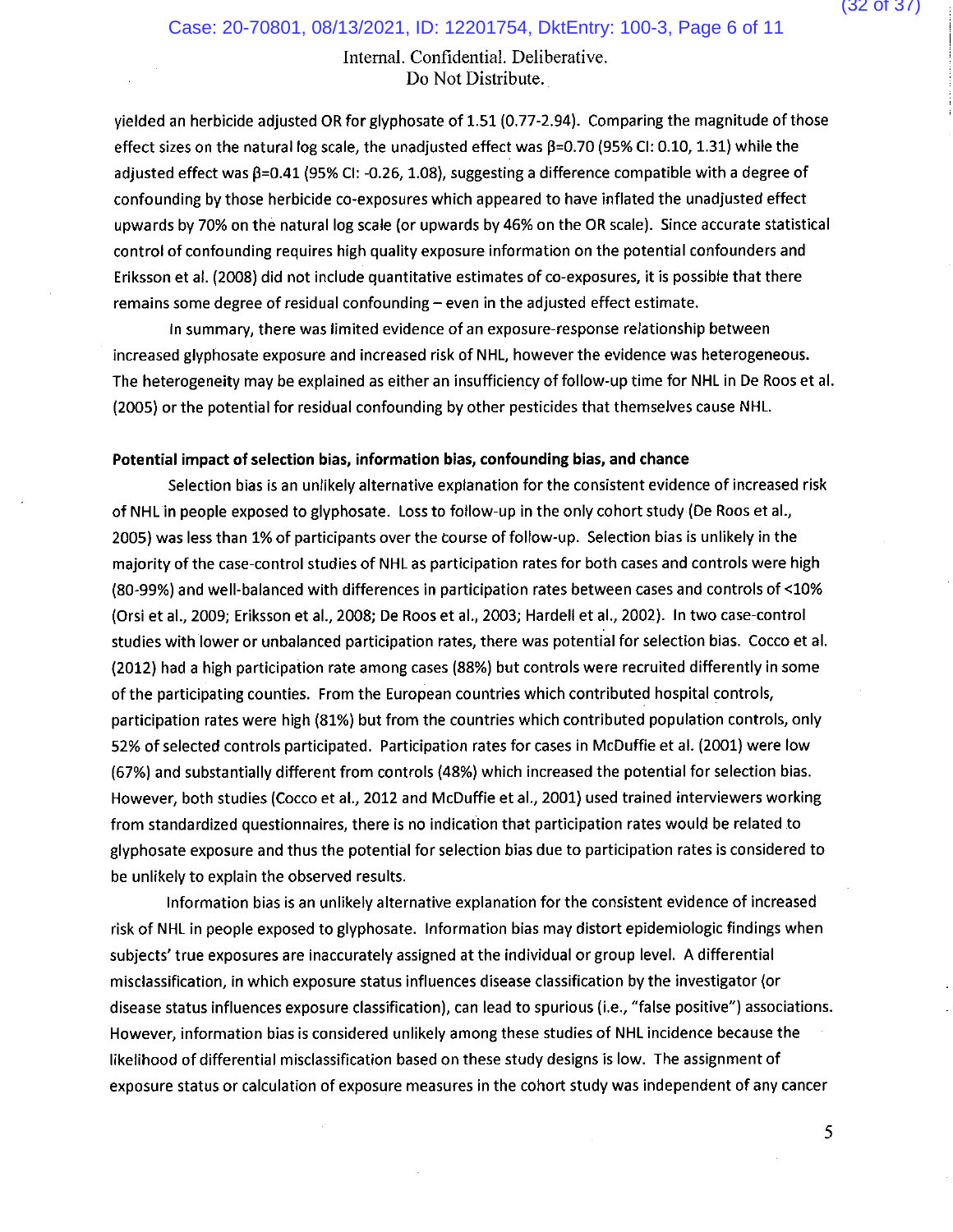diagnosis by design. In the case-control studies, exposure assessment to glyphosate is extracted from detailed occupational histories based on interview data and subjects were unlikely to be aware of specific chemical exposures of interest in the study. Each of the case-control studies was designed to evaluate the risk of multiple pesticides and other agricultural risk factors for NHL. There is no apparent basis to support the idea that NHL cases would recall exposures to glyphosate differently that they would recall exposures to other common herbicides such as MCPA (2-methyl-4-chlorophenoxyacetic acid), '2,4,5-T' or '2,4-D'. Therefore, a glyphosate-specific exposure-related bias in their recall of their occupational histories is unlikely.

Additional exposure measurement error may arise in circumstances when the time period of exposure assessment is not well aligned with the time period when glyphosate exposure could induce carcinogenesis that develops to a detectable stage (incident cancer). Epidemiology studies regularly explore the analytic impact of different lengths of 'latency periods' which may exclude from the analyses the glyphosate exposure most proximal to each individual's cancer incidence. For analyses of the exposure-related risks of cancer, it is commonplace evaluate latency periods by presenting results stratified by time since first exposure, or to exclude (or in the parlance of epidemiology, to 'lag') exposures in the years immediately prior to cancer diagnosis from the analyses so as to potentially more accurately describe what may be the more biologically relevant exposure window that could have caused carcinogenesis (sometimes called the etiologically relevant time period). Analyses which do not evaluate latency, may be inducing exposure measurement error by including biologically irrelevant exposures and yielding results somewhat biased towards the null. Among the epidemiologic studies of glyphosate and NHL, only the study by Eriksson et al. (2008) included a latency analysis of glyphosate which showed markedly higher risks for glyphosate exposure more than 10 years prior to NHL diagnosis (OR=2.26; 95% CI: 1.16-4.40) compared to the specific risk for exposures in the 10 years immediately preceding NHL diagnosis (OR=1.11; 95% CI: 0.24-5.08). While this latency analysis did not control for coexposures to other pesticides and thus may be confounded, such potential confounding does not explain the doubling of risk by time since first exposure. This pattern of higher risk associated with lagged exposure suggests that the other studies may have systematically underestimated the risk of NHL associated with exposures to glyphosate by assuming the risk of exposure is unrelated to the timing of exposure. The same pattern of stronger effects in the 10-20 year period following first exposure was also reported by Hardell et al. (2002) for all herbicides, phenoxyacetic acids as a group as well as individually for MCPA and '2,4-D + 2,4,5-T'.

The potential for confounding was evaluated based on exposures to identified risk factors for NHL, or related cancers, whether those other exposures were found to be risk factors in the specific study and whether there was a known or likely correlation between those exposure and glyphosate. Risk factors for lymphohematopoietic cancers, which includes NHL, include pharmaceuticals (chemotherapeutic drugs), biological agents (e.g., viruses), radiation, and chemical exposures (Cogliano et al., 2011). The primary agents of interest that were considered in the study quality review are the potential occupational and environmental co-exposures that may be associated with glyphosate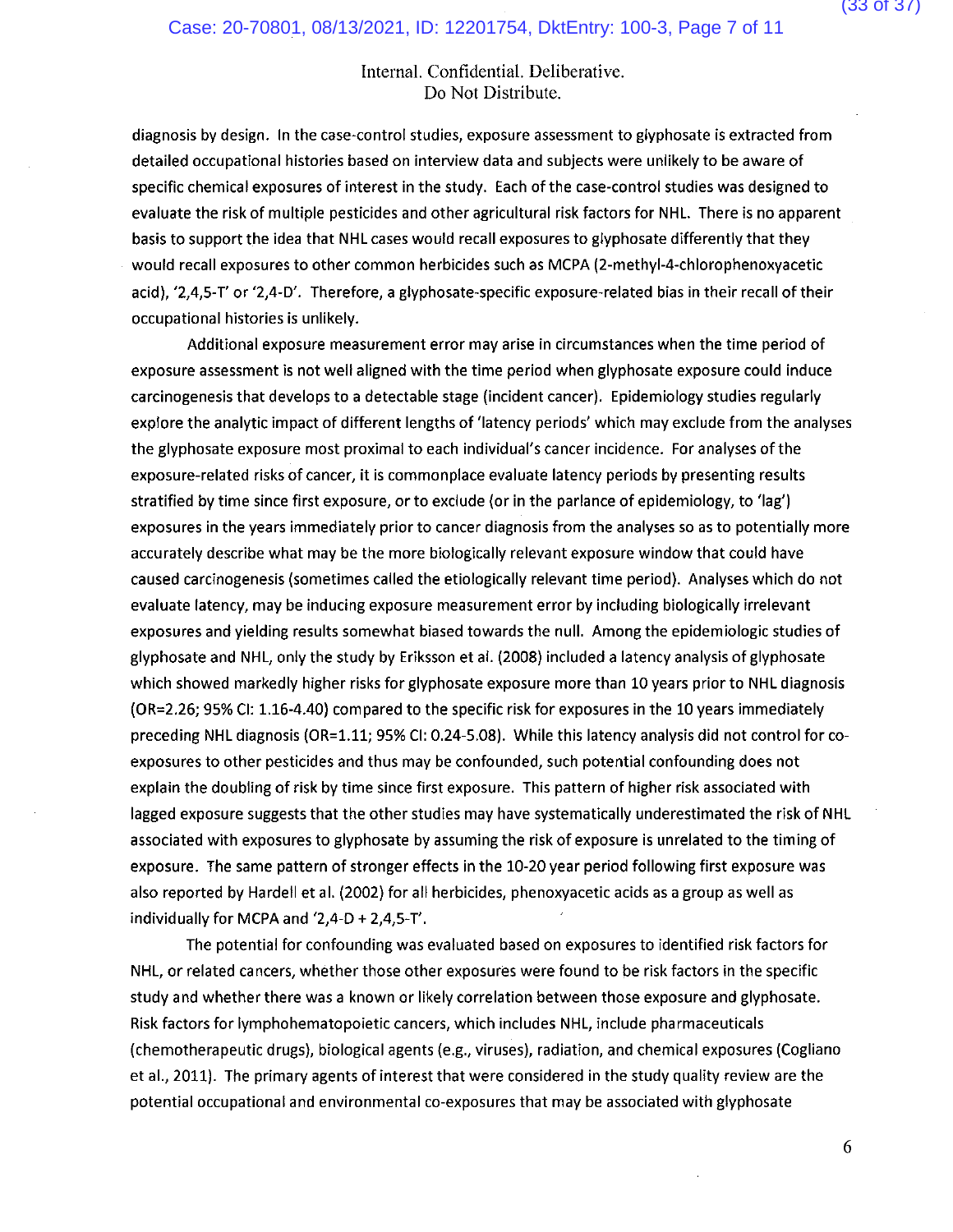exposure as well as NHL. Chemotherapeutic drug exposures were not expected to be correlated with glyphosate exposures and were not considered as potential confounders. Similarly, viral exposures and radiation exposures were also were not expected to be correlated with glyphosate exposures. Each of the chemical and occupational exposures which were reported to be associated with risks of lymphohematopoietic cancers (i.e., benzene, 1,3-butadiene, 2,3,7,8-tetrachlorodibenzo-para-dioxin, ethylene oxide, magnetic fields, paint, petroleum refining, polychlorophenols, radioisotopes and fission decay products, styrene, tetrachloroethylene, tobacco smoking, trichloroethylene; Cogliano et al., 2011) was examined in the study quality review and evaluated as a potential confounder as were the specific risk factors in each of the study analyses.

Of the seven epidemiologic studies of glyphosate and NHL, four higher quality studies included analyses controlling for co-exposure to other pesticides (Eriksson et al., 2008; De Roos et al., 2005; De Roos et al., 2003; Hardell et al., 2002). As mentioned in the exposure-response section, Eriksson et al. (2008) provided evidence of potential confounding by comparing the results with and without control of co-exposures. The unadjusted effect of glyphosate was OR=2.02 (95% CI: 1.10-3.71) while the same effect adjusted for all co-exposures ('ever' exposed) which themselves had ORs>1.5 yielded an OR=1.51 (0.77-2.94). Those co-exposures were MCPA, '2,4,5-T and/or 2,4,-D', mercurial seed dressing, arsenic, creosote, and tar. Of these, MCPA, mercurial seed dressing, and creosote were somewhat stronger risk factors for NHL than was glyphosate in the multivariate analysis. Compared to the adjusted result, the regression coefficient from the unadjusted analysis was 71% larger, an analytic finding consistent with confounding although there may be another explanation. Eriksson et al. (2008) note that in Sweden glyphosate has replaced MCPA as the most widely used agricultural herbicide and that many people exposed to glyphosate were likely to have been exposed to MCPA earlier. In the context of the multivariate regression, control of another co-exposure is essentially a stratification of the results by each factor. Therefore, if glyphosate is a replacement for MCPA then the information available to estimate the specific effect of glyphosate without MCPA is limited to those people who only recently applied a broad-spectrum herbicide and thus that group would have a shorter period of follow-up which Eriksson et al. (2008) showed was associated with lower risk of NHL.

De Roos et al. (2005) evaluated evidence of potential confounding by adjusting for co-exposures which were most highly correlated with glyphosate exposure ('2,4-D', alachlor, atrazine, benomyl, carbaryl, diazinon, maneb, metolachlor, paraquat, and trifluralin), but did not find that the adjusted effect estimate differed from the unadjusted effect estimate by more than 20%. Likewise, De Roos et al. (2003) reported that multivariate adjustment for 47 pesticides ('ever' exposed) provided few examples of substantial confounding and no mention of confounding of the effect of glyphosate was mentioned. Conversely, Hardell et al. (2002) reported that the effect of glyphosate without adjustment for coexposures to other pesticides was OR=3.04 (95% CI: 1.08-8.52) while the effect adjusted for all coexposures ('ever' exposed) shown to be risk factors for NHL yielded an OR=1.85 (95% CI: 0.55-6.20). A key difference in the methodology used by De Roos et al. (2003) and Hardell et al. (2002) was in the definition of the reference group which, in Hardell et al., was composed of only those individuals who

 $\overline{7}$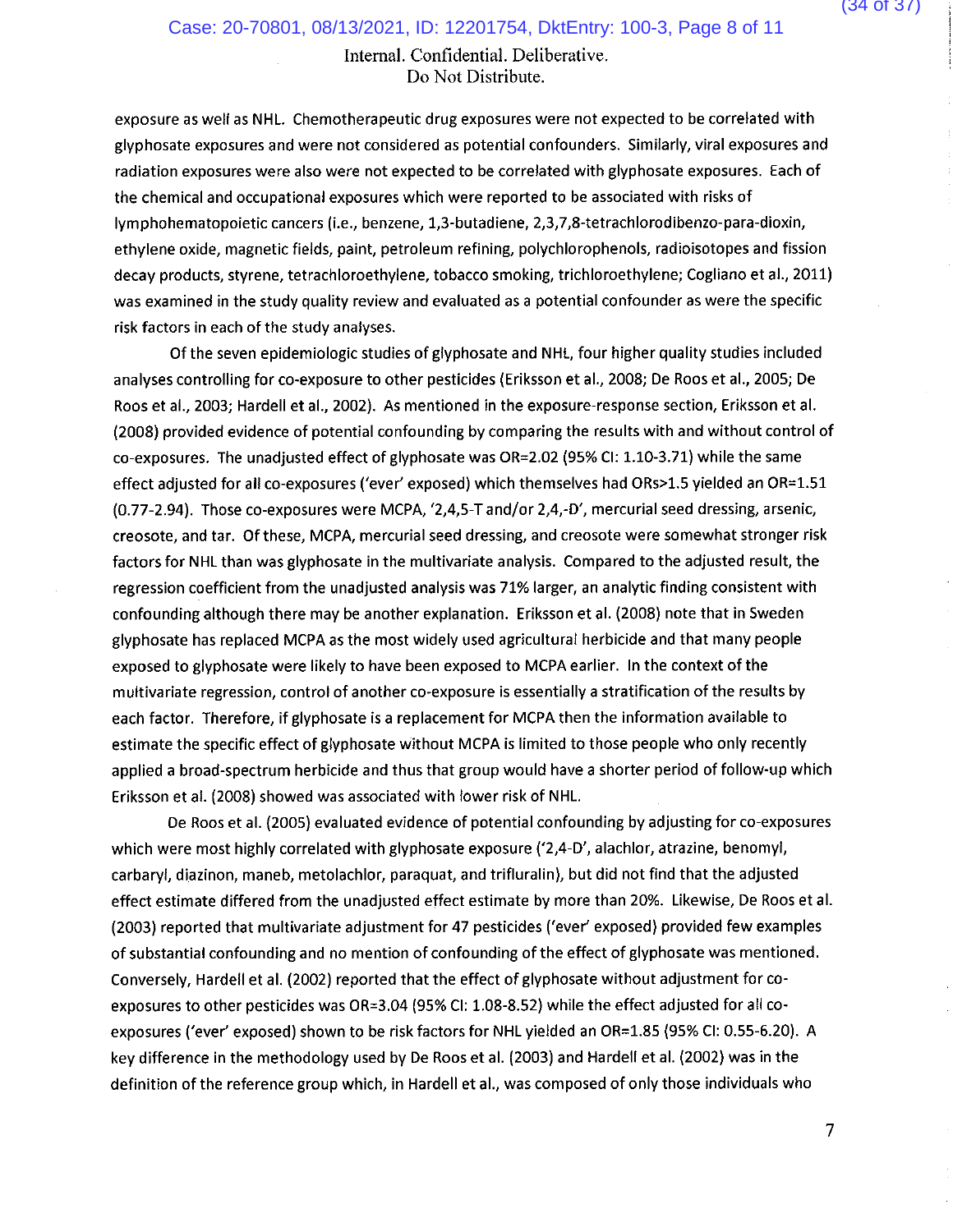had no pesticide exposures - a particular strength or this study. This categorization of the reference group increases the contrast and precision of effect estimates between those exposed to glyphosate and those unexposed to any pesticide compared to those exposed to glyphosate and those not exposed to glyphosate but exposed to other pesticides - even if those other pesticides are included in the model.

There is clearly a strong potential for confounding by co-exposures to other pesticides since many are highly correlated and have been reported to be risk factors for NHL. In each instance where a study controlled for other pesticides, the adjusted effect estimate decreased in magnitude. This finding suggests that those reported results of the effect of glyphosate on the risk of NHL which did not control for other pesticides, may be confounded upwards (Cocco et al., 2013; Orsi et al., 2009; and McDuffie et al. 2001) and is why these studies were considered to be of relatively lower quality. However, the four higher quality studies (Eriksson et al., 2008; De Roos et al., 2005; De Roos et al., 2003; Hardell et al., 2002) all reported elevated risks of NHL associated with exposure to glyphosate even after controlling for other pesticide exposures.

The results of seven independent epidemiologic studies reporting on the association between exposure to glyphosate and risk of NHL were consistent in reporting elevated risks of NHL associated with exposure to glyphosate with little statistical heterogeneity. Consistency across multiple studies was demonstrated by a pattern of increased risk in different populations, exposure scenarios, and time periods. Such consistency makes selection bias, information, bias and confounding less likely alternative explanations for the observed associations. This consistency also reduces the likelihood of chance as an alternative explanation, and although many of the individual results did not exclude the null value of 1, the meta-analysis by IARC (2016) had a summary estimate of  $OR=1.3$  (1.03-1.65) and the meta-analysis for this evaluation based only on the five studies which did control for exposure to other pesticides had a summary estimate of OR=1.30 (95% CI: 1.02-1.65). The observations of two exposure-response relationships somewhat reduce the likelihood that chance, confounding, or other biases can explain the observed association - although incompletely confounding may have inflated some results.

## **Causal Evaluation**

The causal evaluation for glyphosate exposure and the risk of developing NHL placed the greatest weight on five particular considerations:

1) The overall consistency of the observed increases in risk across a set of seven High and Medium confidence independent results with varied study designs and populations clearly suggests carcinogenic potential;

2) The only study to evaluate the potential impact of cancer latency showed a biologically coherent temporal relationship consistent with a pattern of exposure to glyphosate and increased risk of NHL allowing time for cancer latency. While this specific result did not control for exposures to other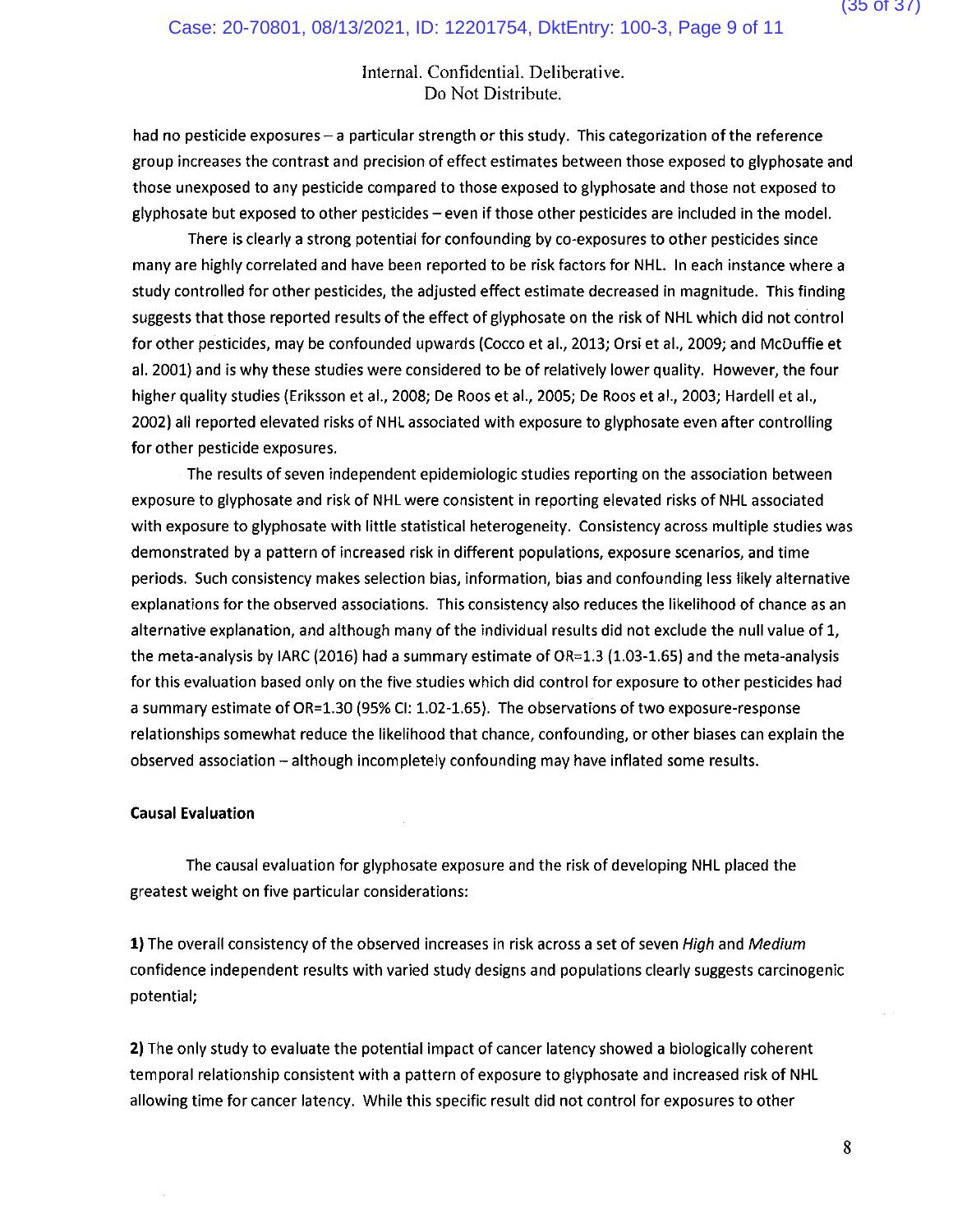pesticides, the more than doubling of risk among those exposures to glyphosate more than 10 years prior to getting NHL compared to those with less than 10 years (OR=2.26 95% CI 1.16-4.40 vs. OR=1.11 95% CI: 0.24-5.08) is evidence supportive of carcinogenic potential;

3) The strength of the association from a meta-analysis of the five studies which controlled for exposures to other pesticides shows a 1.3-fold increase in risk (95% CI: 1.02-1.65) although may still have been both confounded upward due to incompletely controlled exposures to other pesticides that were risk factors for NHL, as well as biased downward due to informations bias due to non-differential exposure measurement error;

4) There was limited evidence from two studies reporting results consistent with an exposure-response relationships which is supportive evidence of a causal association, however, another study with more extensive analyses did not detect any exposure-response relationship - although this study had a relatively short median follow-up period for cancer incidence at 6.7 years (maximum of 8 years);

5) Based on the available epidemiologic evidence from seven studies, only five of which controlled for exposures to other pesticides, and only three of which evaluated potential dose-response relationships -with conflicting results, alternative explanations for the observed associations between glyphosate and the risk of NHL cannot be ruled out.

## Conclusion

- The available epidemiologic studies provide suggestive evidence of carcinogenic potential between glyphosate exposure and increased risk of non-Hodgkin lymphoma.
- According to the EPA Cancer Guidelines (2005), "this descriptor of the database is appropriate when the weight of evidence is suggestive of carcinogenicity; a concern for potential carcinogenic effects in humans is raised, but the data are judged not sufficient for a stronger conclusion. This descriptor covers a spectrum of evidence associated with varying levels of concern for carcinogenicity, ranging from a positive cancer result in the only study on an agent to a single positive cancer result in an extensive database that includes negative studies in other species."